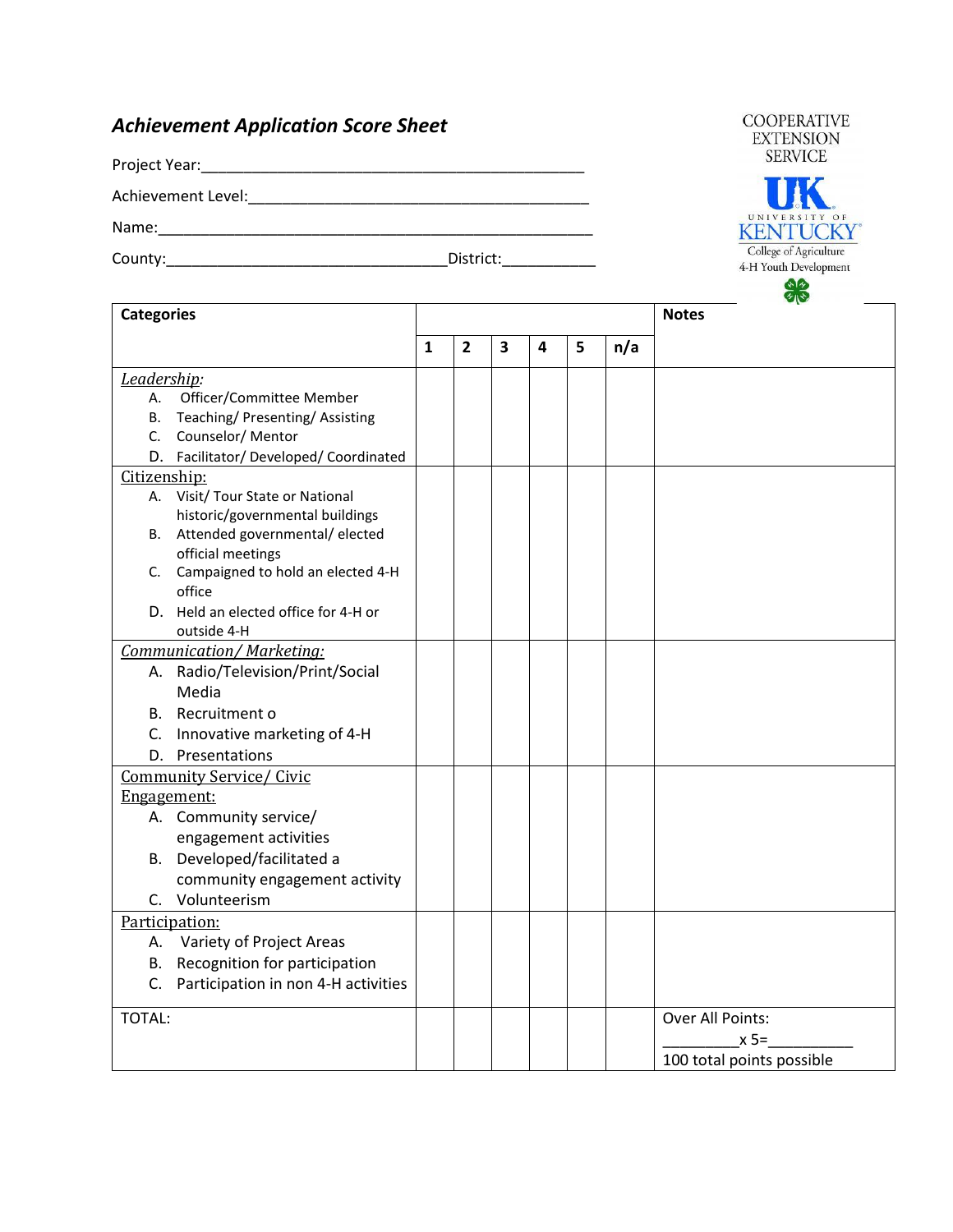# **4-H Bronze/Silver Achievement Personal Profile**

| <b>Your Name</b><br>Your County<br>Years in 4-H<br>Picture<br>(Place your picture in this space<br>A head shot will work best) | <b>My Feature Story</b><br>(Use this space to tell about your most outstanding<br>4-H work)   |
|--------------------------------------------------------------------------------------------------------------------------------|-----------------------------------------------------------------------------------------------|
|                                                                                                                                |                                                                                               |
|                                                                                                                                | My 4-H Honors/Awards                                                                          |
|                                                                                                                                | (Use this space to tell about your most impressive<br>honors/awards you have received in 4-H) |
| <b>My Top 4-H Projects</b>                                                                                                     |                                                                                               |
| (Use this space to tell about your 4-H work in up to 5 project<br>areas)                                                       |                                                                                               |
|                                                                                                                                | My Interests/Picture/                                                                         |
| My 4-H Clubs<br>(Use this space to list some/all of the 4-H Clubs you have<br>been a member of throughout your 4-H career)     | (You give this section a heading)<br>(Use this space to share anything you would like)        |
| SC Developed by Stephanie Blevins, Ph.D. 4-H Youth Development Specialist for the 4-H Achievement Program 2011                 |                                                                                               |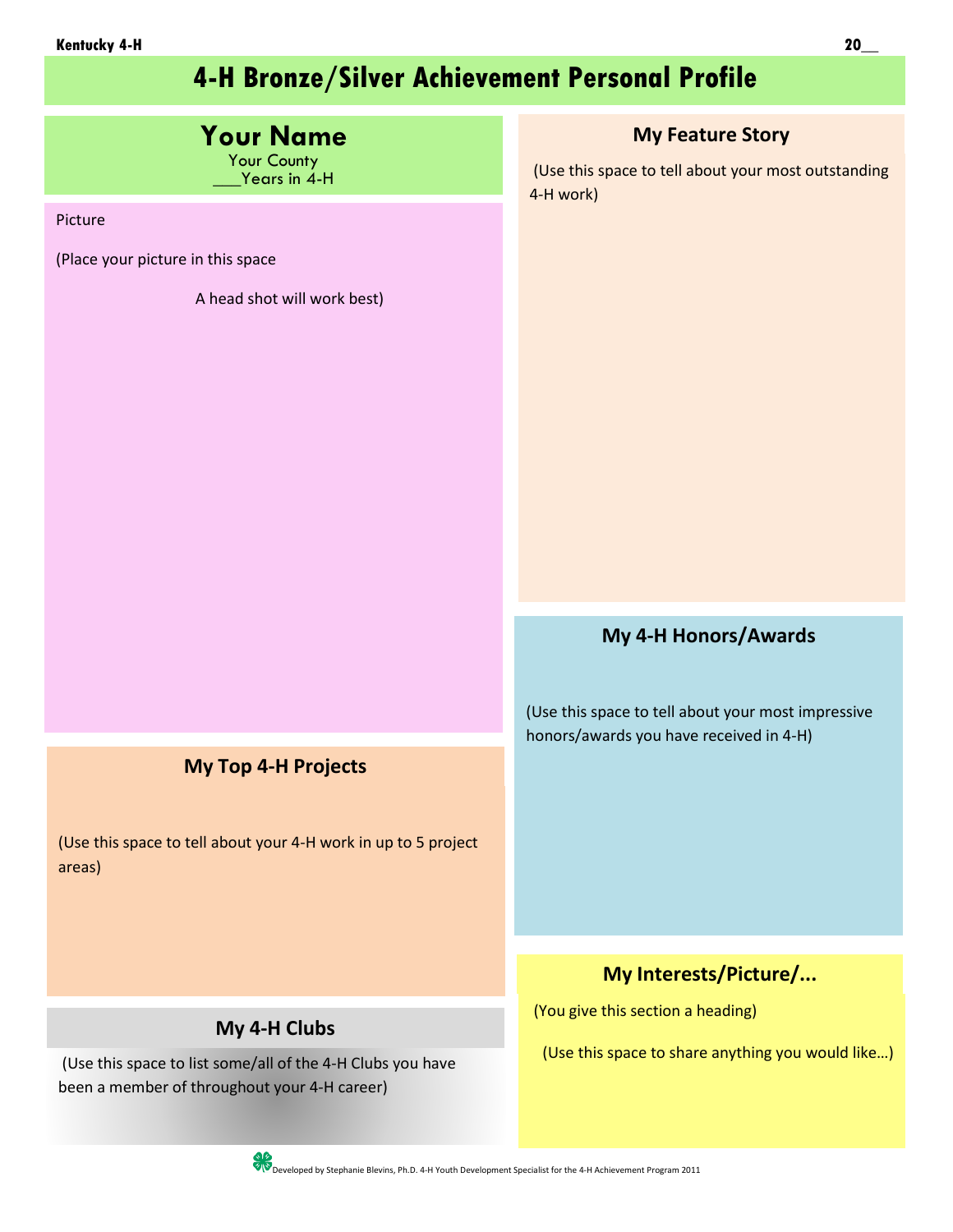# $%4-H$  Bronze/Silver Achievement Personal

Directions for completing the 4-H Bronze or Silver Achievement Personal Profile

- 1. Complete each section based on the heading
- 2. Change the year at the top of the page to reflect the current year
- 3. Delete all the words and clip art in the first box labeled "picture"
- 4. Replace the words in the "picture" box with a picture of yourself

What you **CAN** do to this page:

- 1. Add pictures, graphics, clip art, etc.
- 2. Change the 'fill color' of the text boxes
- 3. Add text to the boxes to reflect your 4-H career
- 4. Personalize the "my interests/picture" box with information about you through text, a picture,….

What you **CAN NOT** do to this page:

- 1. Change the format of the page
- 2. Change the headings of each section
- 3. Change the size or shape of the text boxes
- 4. Use font smaller than 10 point in any section

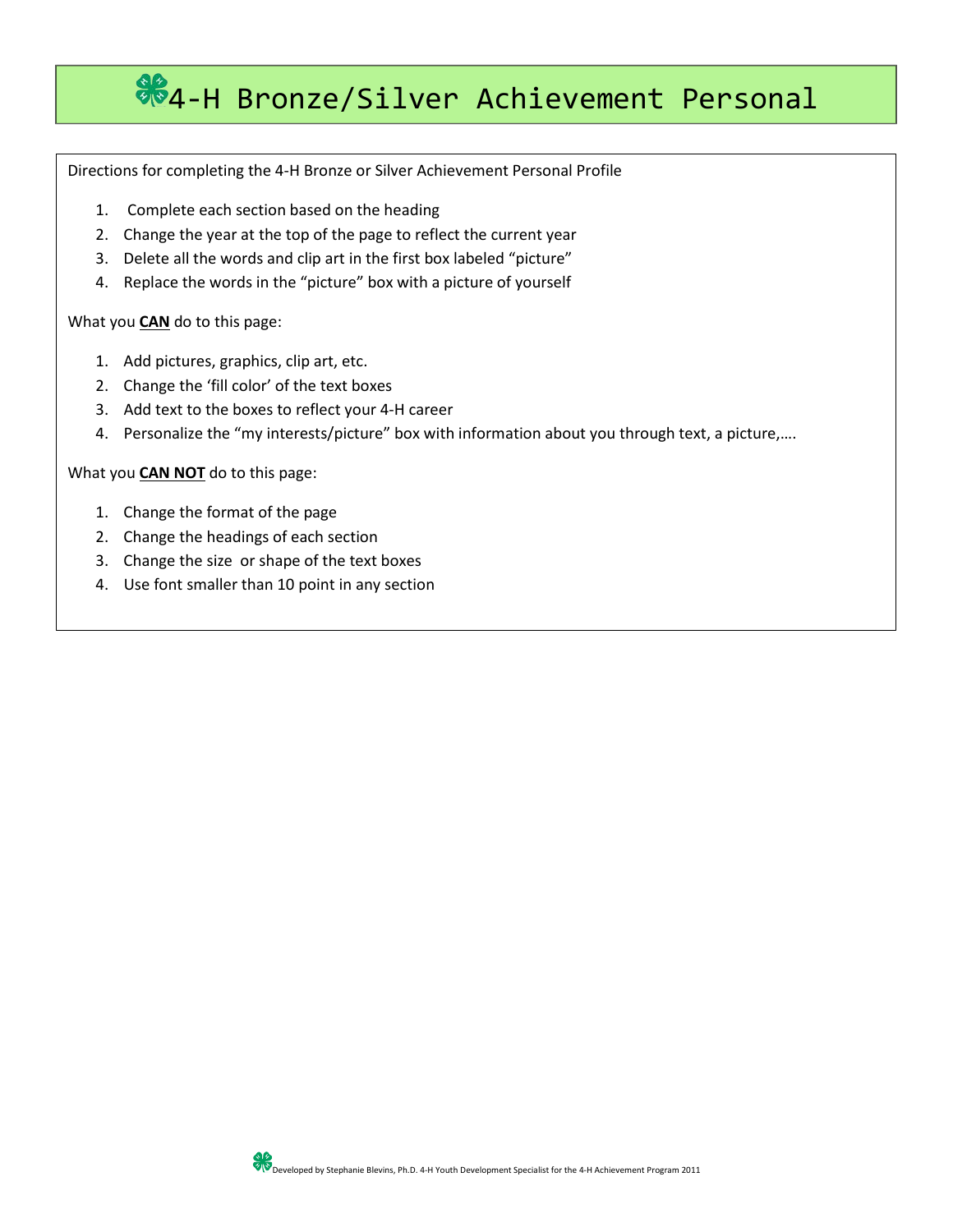

| NAME: _________________________                                               |  |
|-------------------------------------------------------------------------------|--|
|                                                                               |  |
|                                                                               |  |
| Applying for: Level Bronze Silver Gold Emerald Only Total Points:             |  |
|                                                                               |  |
| <b>ele ale ale de de se se se ale ale de de ale se se se ale de de ale de</b> |  |
|                                                                               |  |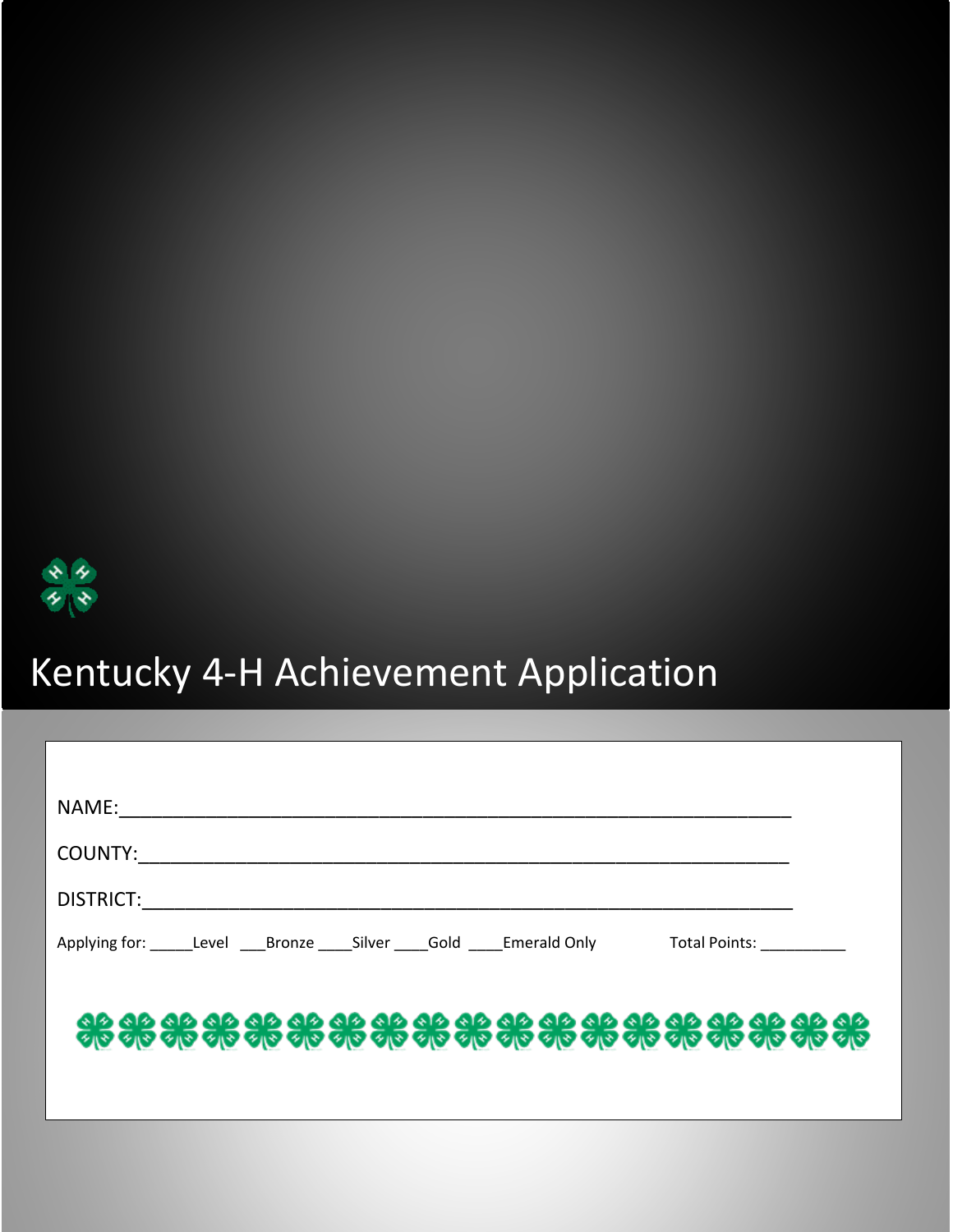Kentucky 4-H Achievement Application 1 and 2008 1 and 2008 1 and 2008 1 and 2008 1 and 2008 1 and 2008 1 and 2008 1 and 2008 1 and 2008 1 and 2008 1 and 2008 1 and 2008 1 and 2008 1 and 2008 1 and 2008 1 and 2008 1 and 200



Kentucky 4-H Achievement Application

#### **Eligibility Requirements:**

- Applicant must be eligible for Kentucky 4-H enrollment. Youth who have reached their nineteenth birthday before January 1 of current year are not eligible to apply for scholarships.
- 4-H Applicant must have been a 4-H member in Kentucky or participated in the Kentucky Cooperative Extension 4-H Youth Development program for a minimum of one year.
- All reporting to be based on 4-H activities, events, projects unless noted.
- An activity/event/project/program may only be counted in one area.

#### **Personal Data:**

|                                                                                                                           | State: _________ Zip: ___________ | Male: Female:                       |
|---------------------------------------------------------------------------------------------------------------------------|-----------------------------------|-------------------------------------|
| Resident of Kentucky: ___ Yes ___ No ___ County of Residence: __________________                                          |                                   |                                     |
| Age on January 1: _______ Birthday:________________________________ Years in 4-H: ________ Years in Kentucky 4-H: _______ |                                   |                                     |
|                                                                                                                           |                                   |                                     |
|                                                                                                                           |                                   |                                     |
|                                                                                                                           |                                   | Grade in School: Canada and School: |
|                                                                                                                           |                                   |                                     |
|                                                                                                                           |                                   | Race: _______________________       |
| Able to recite 4-H pledge: $4-H$ Agent:                                                                                   |                                   |                                     |
|                                                                                                                           |                                   |                                     |
| <b>Emerald Applicants Only:</b>                                                                                           |                                   |                                     |

Intended University/College/Technical/Secondary school of continued education: \_\_\_\_\_\_\_\_\_\_\_\_\_\_\_\_\_\_\_\_\_\_\_\_\_\_\_\_\_\_\_ Career goals: \_\_\_\_\_\_\_\_\_\_\_\_\_\_\_\_\_\_\_\_\_\_\_\_\_\_\_\_\_\_\_\_\_\_\_\_\_\_\_\_\_\_\_\_\_\_\_\_\_\_\_\_\_\_\_\_\_\_\_\_\_\_\_\_\_\_\_\_\_\_\_\_\_\_\_\_\_\_\_\_\_\_\_

Expected Date of Graduation: \_\_\_\_\_\_\_\_\_\_\_\_\_\_\_\_\_\_\_\_\_\_\_\_\_\_\_

| Year: | Favorite 4-H Project: | Biggest 4-H Accomplishment: | How will 4-H help you in the future: |
|-------|-----------------------|-----------------------------|--------------------------------------|
|       |                       |                             |                                      |
|       |                       |                             |                                      |
|       |                       |                             |                                      |
|       |                       |                             |                                      |
|       |                       |                             |                                      |
|       |                       |                             |                                      |
|       |                       |                             |                                      |
|       |                       |                             |                                      |
|       |                       |                             |                                      |
|       |                       |                             |                                      |

Personal Reference (other than 4-H Agent, 4-H Leader, or relative):

| Name:         |   |       |
|---------------|---|-------|
| Address:      | ◡ | State |
| Phone Number: |   |       |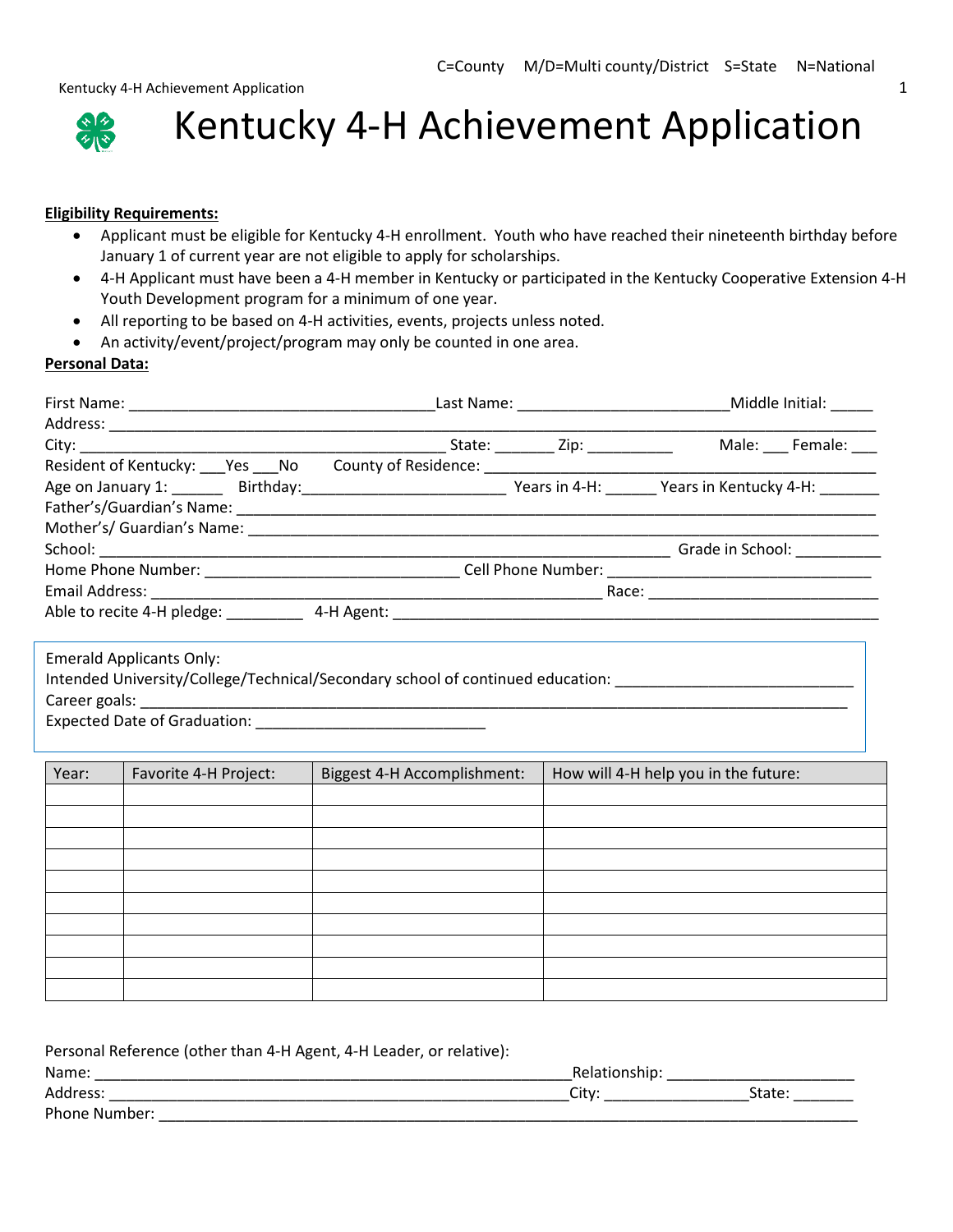I certify that the information contained in this application is correct and truthfully reflects my personal and 4-H career records. I agree that, if any information within this application is found to be falsified in any way, my application will become null and void.

I hereby authorize any person or entity to release to the Kentucky 4-H Youth Development Program and/or the Kentucky 4- H Foundation, or their authorized representatives, information concerning the subject matter of the statements I have made in this application. A copy of this authorization is agreed by the undersigned to have the same effect and force as an original. Any person, firm or entity releasing matters pursuant to this authorization is hereby absolved from any liability.

I understand and agree that statements and/or quotes made in this application are the property of the Kentucky 4-H Youth Development Program and may be used for educational or promotional purposes.

I certify that:

- This applicant has been enrolled in the Kentucky 4-H Youth Development Program for the \_\_\_\_\_ year,
- the application is complete, the work has been completed by the 4-H submitting the application, and all necessary attachments are included in the packet, and
- I recommend the applicant and his/her application be considered for a Kentucky 4-H Achievement Award.

| Gold Only:                                                                                                            |  |
|-----------------------------------------------------------------------------------------------------------------------|--|
| If selected to receive the Gold Achievement Award, how will you give back to your 4-H program and community           |  |
| <u> 1989 - Johann Harry Harry Harry Harry Harry Harry Harry Harry Harry Harry Harry Harry Harry Harry Harry Harry</u> |  |
|                                                                                                                       |  |
| Emerald Only:                                                                                                         |  |
| If selected to receive the Emerald Achievement Award, how will you give back to your 4-H program and community        |  |
|                                                                                                                       |  |
|                                                                                                                       |  |

General Application: \_\_\_ Personal Profile: \_\_\_ Resume: \_\_\_ Power Point: \_\_\_ Emerald Application: \_\_\_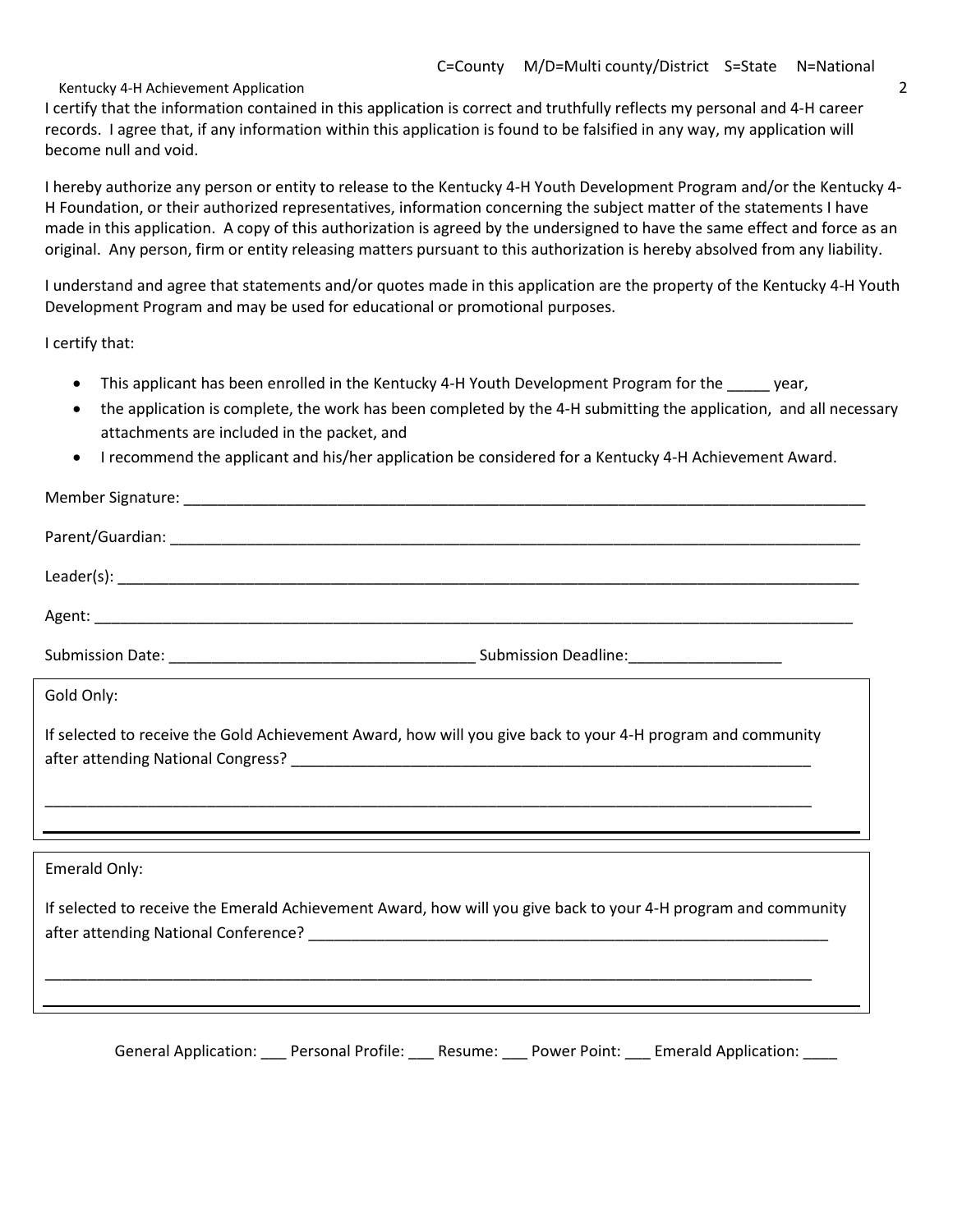| <b>Category Totals</b>         | <b>Points Per Category</b> |
|--------------------------------|----------------------------|
| Leadership                     |                            |
| <b>Citizenship</b>             |                            |
| <b>Communication/Marketing</b> |                            |
| <b>Community Service</b>       |                            |
| Participation                  |                            |
|                                |                            |
| <b>TOTAL</b>                   |                            |

**Directions: In the 4-H Achievement program, there are 5 categories in which you can earn points.**

- **1. 4-H'ers can record all qualifying entries from ages 9-18 years old (see 4-H age policy).**
- **2. Since points accumulate each year, it may be necessary to add additional lines to record entries. To add rows: click in the row above the area needed to add a row, click the 'layout' tab at the top, and click on 'insert below'.**
- **3. While rows may be added, additional categories and/or areas may not be added.**
- **4. Limit any entries to no more than two lines of text on this application.**
- **5. An entry may include participation on the county, multi-county/district, state, and national on the same line.**
- **6. Some areas list examples of possible activities/events. The 4-H'er is not limited to these examples.**
- **7. Extended activities recorded are limited to 5 points per year.**
- **8. Entries recorded in 4-H Fair/Rally Day participation is limited to 1 point per division/project area entered (i.e. 1 point for photography entries regardless of the number of photography entries actually entered at the county fair, 1 point per division at state, etc.)**
- **9. For an entry recorded, the line must be completely filled out with all boxes completed.**

**Totaling Points: Each category contains several areas in which entries can be recorded.** 

- **1. At the end of each area, there is a place to enter that area's totals.**
- **2. Totals should include all entries in that area from current and previous years.**
- **3. Record all area totals in the table at the end of each category.**
- **4. Do not enter zeros in any boxes, just leave those boxes blank.**
- **5. After the application is complete, record the category totals in the table above.**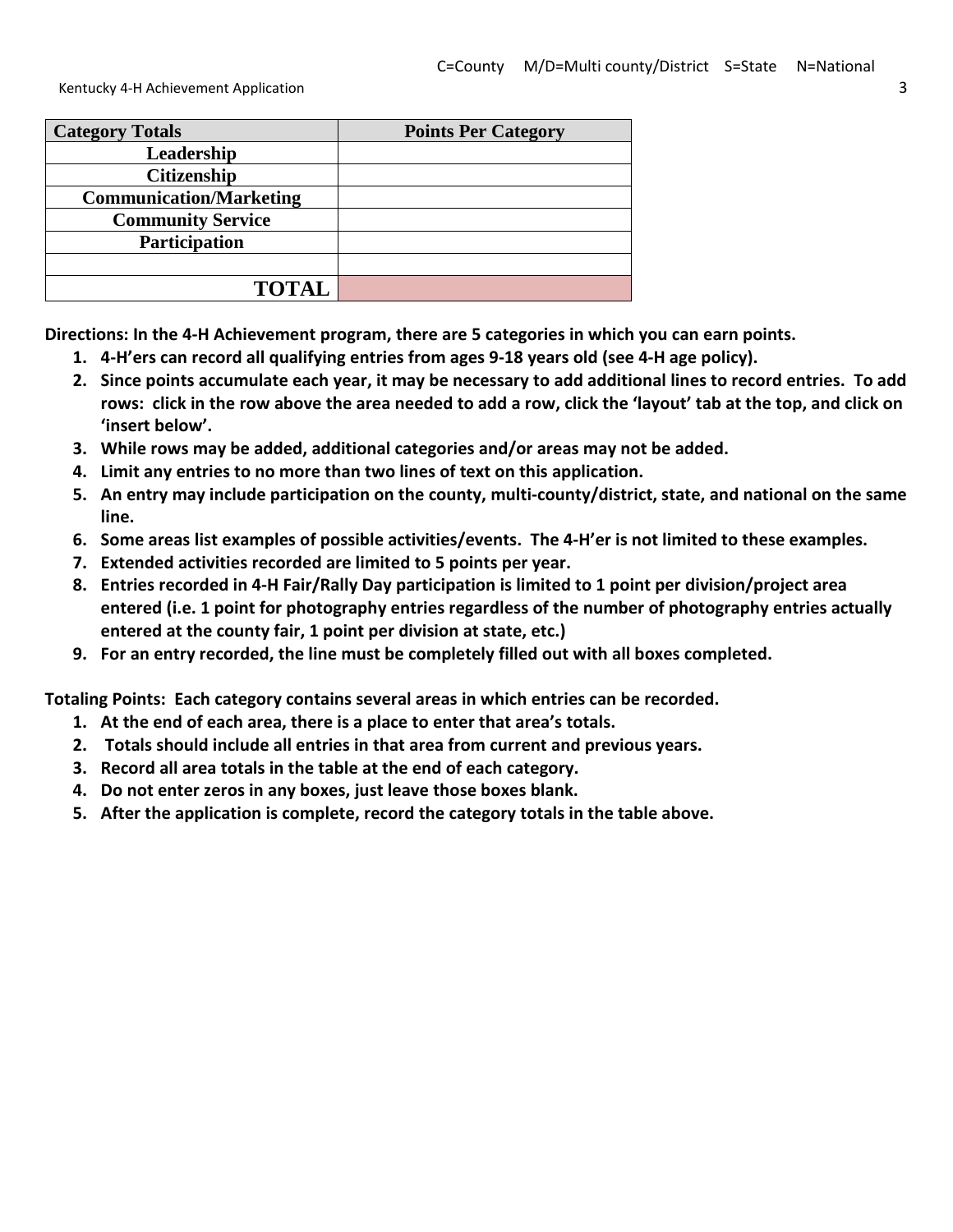#### Kentucky 4-H Achievement Application 4 and 2008 and 2008 and 2008 and 2008 and 2008 and 2008 and 2008 and 2008  $\pm 4$

## **LEADERSHIP**

**Officer** 

| Year                        | Officer   | 4-H club                       | ╭<br>֊ | M/D   |       | N    | Total  |
|-----------------------------|-----------|--------------------------------|--------|-------|-------|------|--------|
|                             | position  |                                | 1 pt   | 2 pts | 3 pts | 4pts | Points |
| EX: 2011                    | Secretary | <b>Happy Trails Horse Club</b> |        |       |       |      |        |
|                             |           |                                |        |       |       |      |        |
|                             |           |                                |        |       |       |      |        |
|                             |           |                                |        |       |       |      |        |
| <b>Total Officer Points</b> |           |                                |        |       |       |      |        |

#### Committee Chair

| Year                   | Committee | Committee function | ֊    | M/D   | د     | N    | Total  |
|------------------------|-----------|--------------------|------|-------|-------|------|--------|
|                        | chaired   |                    | 1 pt | 2 pts | 3 pts | 4pts | Points |
|                        |           |                    |      |       |       |      |        |
|                        |           |                    |      |       |       |      |        |
|                        |           |                    |      |       |       |      |        |
|                        |           |                    |      |       |       |      |        |
| Total Committon Doints |           |                    |      |       |       |      |        |

Total Committee Points

#### Teaching

| Year                                           | Subject | Number   | What group of 4-H'ers were taught? | $\sqrt{ }$<br>֊ | M/D   |       | N    | Total  |
|------------------------------------------------|---------|----------|------------------------------------|-----------------|-------|-------|------|--------|
|                                                |         | in group |                                    | 1 pt            | 2 pts | 3 pts | 4pts | Points |
|                                                |         |          |                                    |                 |       |       |      |        |
|                                                |         |          |                                    |                 |       |       |      |        |
|                                                |         |          |                                    |                 |       |       |      |        |
|                                                |         |          |                                    |                 |       |       |      |        |
| $\pi$ and $\pi$ and all the contracts of $\pi$ |         |          |                                    |                 |       |       |      |        |

Total Teaching Points

#### Counselor

| Year                   | <b>Issue</b> | Number   | <b>Specific Outcomes</b> | ֊    | M/D   |       | N    | Total  |
|------------------------|--------------|----------|--------------------------|------|-------|-------|------|--------|
|                        |              | in group |                          | 1 pt | 2 pts | 3 pts | 4pts | Points |
|                        |              |          |                          |      |       |       |      |        |
|                        |              |          |                          |      |       |       |      |        |
|                        |              |          |                          |      |       |       |      |        |
|                        |              |          |                          |      |       |       |      |        |
| Total Councelor Points |              |          |                          |      |       |       |      |        |

Total Counselor Points [www.com

#### Develop materials (ie lesson plans, forms, and curriculum)

| Year                                                                                                                                                                                                                           | Type of  | How         | Number receiving material | ∼    | M/D   |       | N    | Total  |
|--------------------------------------------------------------------------------------------------------------------------------------------------------------------------------------------------------------------------------|----------|-------------|---------------------------|------|-------|-------|------|--------|
|                                                                                                                                                                                                                                | material | distributed |                           | 1 pt | 2 pts | 3 pts | 4pts | Points |
|                                                                                                                                                                                                                                |          |             |                           |      |       |       |      |        |
|                                                                                                                                                                                                                                |          |             |                           |      |       |       |      |        |
|                                                                                                                                                                                                                                |          |             |                           |      |       |       |      |        |
|                                                                                                                                                                                                                                |          |             |                           |      |       |       |      |        |
| The second product in the second production of the second second second second second second second second second second second second second second second second second second second second second second second second sec |          |             |                           |      |       |       |      |        |

Total Development Points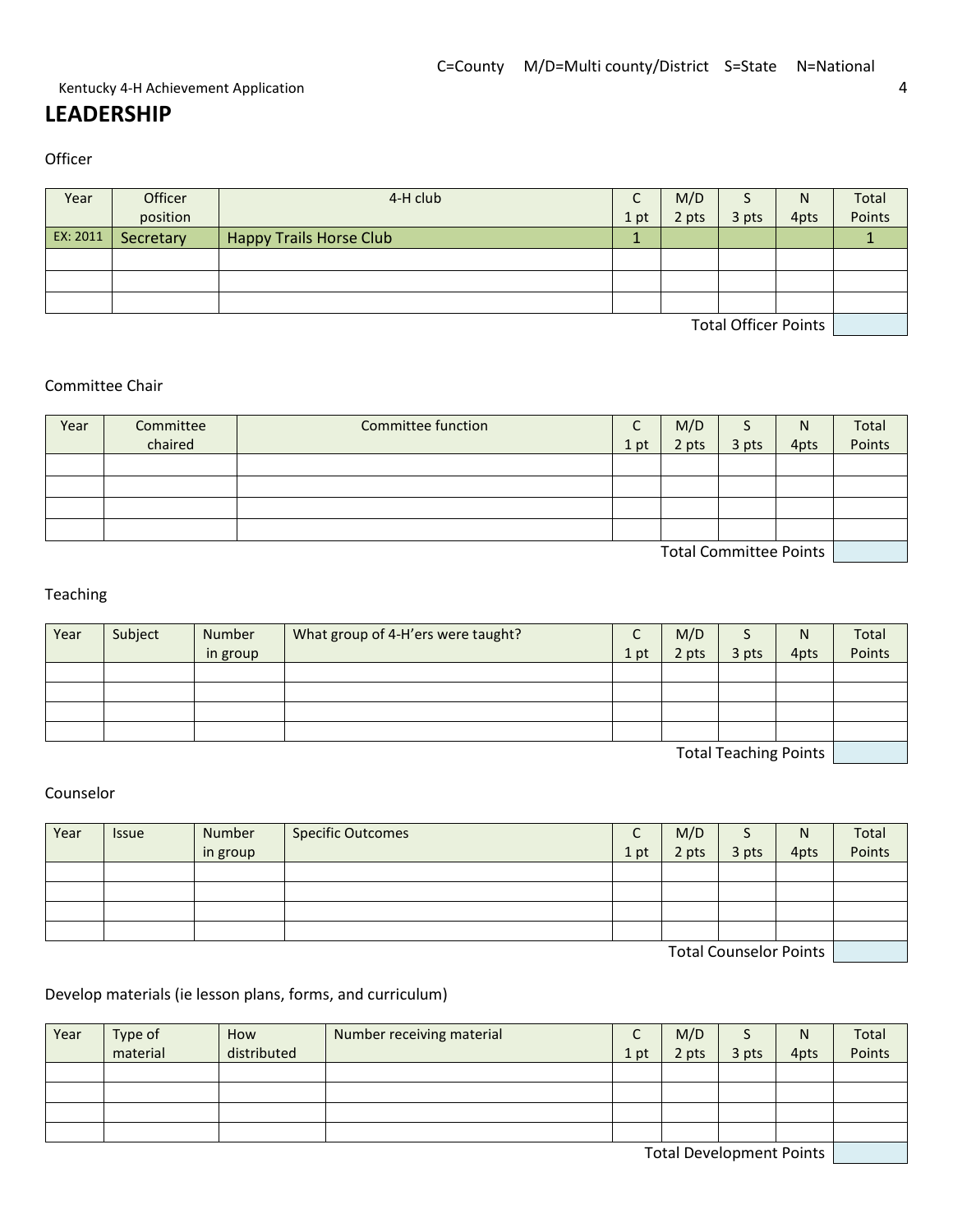Assisted Leader

| Year | 4-H duties | How you helped | Skill/ knowledge learned |      | M/D   |                                             | N    | Total  |
|------|------------|----------------|--------------------------|------|-------|---------------------------------------------|------|--------|
|      |            |                |                          | 1 pt | 2 pts | 3 pts                                       | 4pts | Points |
|      |            |                |                          |      |       |                                             |      |        |
|      |            |                |                          |      |       |                                             |      |        |
|      |            |                |                          |      |       |                                             |      |        |
|      |            |                |                          |      |       |                                             |      |        |
|      |            |                |                          |      |       | $T = 1$ and $A = 1$ and $A = 0$ and $A = 1$ |      |        |

Total Assisting Points **Name 1 (1994)** 

#### 4-H Presentation

| Year                                            | Type of presentation | audience | ֊    | M/D   | ت     | N    | Total  |  |  |
|-------------------------------------------------|----------------------|----------|------|-------|-------|------|--------|--|--|
|                                                 |                      |          | 1 pt | 2 pts | 3 pts | 4pts | Points |  |  |
|                                                 |                      |          |      |       |       |      |        |  |  |
|                                                 |                      |          |      |       |       |      |        |  |  |
|                                                 |                      |          |      |       |       |      |        |  |  |
|                                                 |                      |          |      |       |       |      |        |  |  |
| $\tau$ . The contract of the contract of $\tau$ |                      |          |      |       |       |      |        |  |  |

Total Presentation Points

#### Mentor

| Year                | Mentorship<br>focus | How mentor     | Skill/ knowledge learned |      | M/D   |       | N    | Total  |
|---------------------|---------------------|----------------|--------------------------|------|-------|-------|------|--------|
|                     |                     | helped 4-H'ers |                          | 1 pt | 2 pts | 3 pts | 4pts | Points |
|                     |                     |                |                          |      |       |       |      |        |
|                     |                     |                |                          |      |       |       |      |        |
|                     |                     |                |                          |      |       |       |      |        |
|                     |                     |                |                          |      |       |       |      |        |
| Total Montor Dointe |                     |                |                          |      |       |       |      |        |

Total Mentor Points

#### Coordinate

| Year                           | 4-H duties | What did you coordinate | r<br>֊ | M/D   |       | N    | Total  |
|--------------------------------|------------|-------------------------|--------|-------|-------|------|--------|
|                                |            |                         | 1 pt   | 2 pts | 3 pts | 4pts | Points |
|                                |            |                         |        |       |       |      |        |
|                                |            |                         |        |       |       |      |        |
|                                |            |                         |        |       |       |      |        |
|                                |            |                         |        |       |       |      |        |
| <b>Total Coordinate Points</b> |            |                         |        |       |       |      |        |

Facilitate

| Year | 4-H duties | What did you facilitate |      | M/D   | э                              | N    | Total<br>Points |
|------|------------|-------------------------|------|-------|--------------------------------|------|-----------------|
|      |            |                         | 1 pt | 2 pts | 3 pts                          | 4pts |                 |
|      |            |                         |      |       |                                |      |                 |
|      |            |                         |      |       |                                |      |                 |
|      |            |                         |      |       |                                |      |                 |
|      |            |                         |      |       |                                |      |                 |
|      |            |                         |      |       | <b>Total Facilitate Points</b> |      |                 |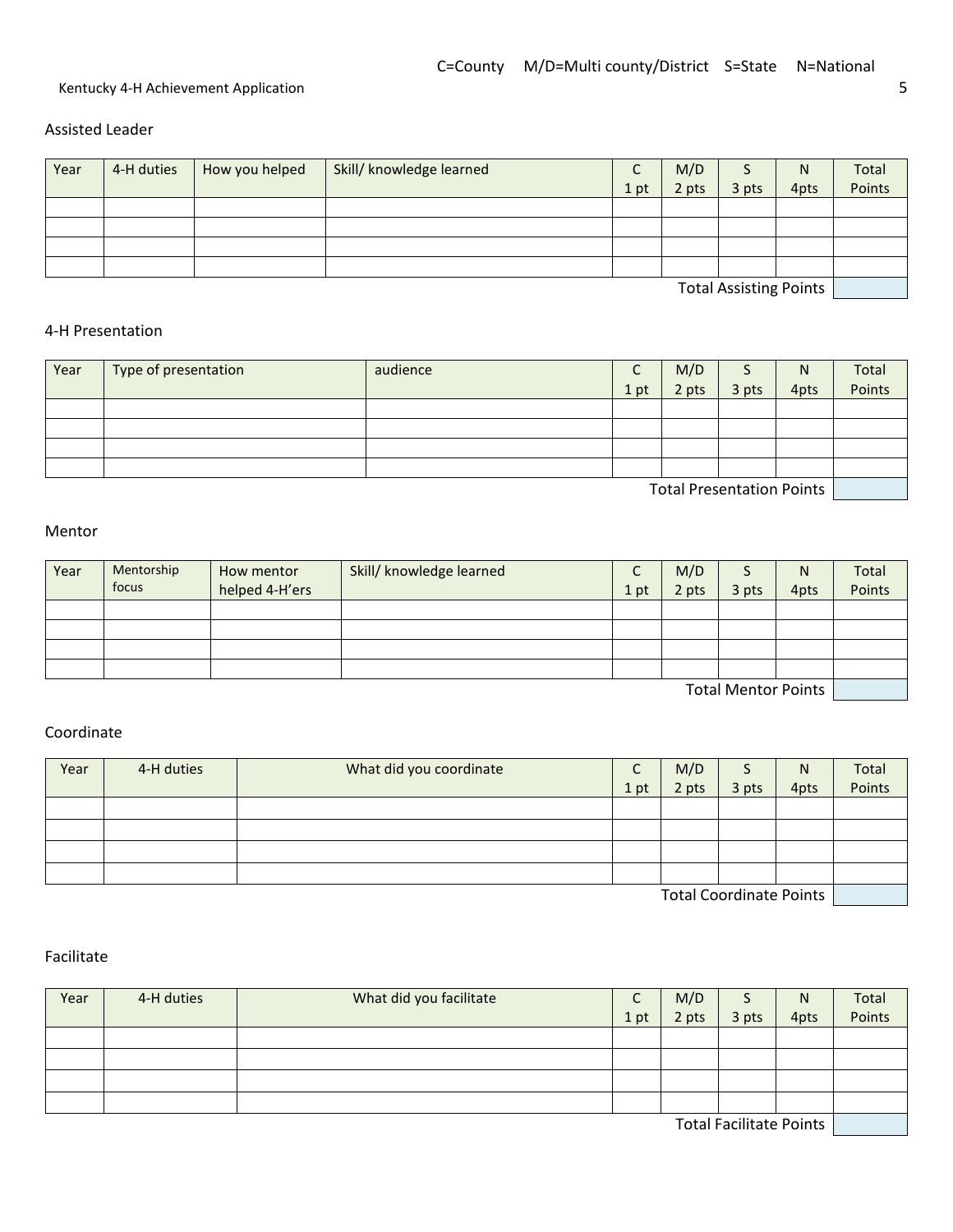#### 4-H Innovative Ideas

| Year                           | New idea | Was it implemented? How? | ⌒<br>֊ | M/D   |       | N    | Total  |  |  |
|--------------------------------|----------|--------------------------|--------|-------|-------|------|--------|--|--|
|                                |          |                          | 1 pt   | 2 pts | 3 pts | 4pts | Points |  |  |
|                                |          |                          |        |       |       |      |        |  |  |
|                                |          |                          |        |       |       |      |        |  |  |
|                                |          |                          |        |       |       |      |        |  |  |
|                                |          |                          |        |       |       |      |        |  |  |
| <b>Total Innovation Doints</b> |          |                          |        |       |       |      |        |  |  |

Total Innovation Points

#### Extended Leadership Activities Outside of 4-H (Limit of 5 points per year)

Provide information about other significant leadership experiences you have had beyond your 4-H involvement:

| Year | External leadership involvement | Group | C<br>֊ | M/D   |       | N    | Total  |
|------|---------------------------------|-------|--------|-------|-------|------|--------|
|      |                                 |       | 1 pt   | 2 pts | 3 pts | 4pts | Points |
|      |                                 |       |        |       |       |      |        |
|      |                                 |       |        |       |       |      |        |
|      |                                 |       |        |       |       |      |        |
|      |                                 |       |        |       |       |      |        |

Total Extended Leadership Points | The Leadership Points | The Leadership Points |

## **LEADERSHIP TOTAL:**

| <b>Total Officer Points</b>             |  |
|-----------------------------------------|--|
| <b>Total Committee Points</b>           |  |
| <b>Total Teaching Points</b>            |  |
| <b>Total Counselor Points</b>           |  |
| <b>Total Development Points</b>         |  |
| <b>Total Assisting Points</b>           |  |
| <b>Total Presentation Points</b>        |  |
| <b>Total Mentor Points</b>              |  |
| <b>Total Coordinate Points</b>          |  |
| <b>Total Facilitate Points</b>          |  |
| <b>Total Innovation Points</b>          |  |
| <b>Total Extended Leadership Points</b> |  |
| <b>LEADERSHIP TOTAL</b>                 |  |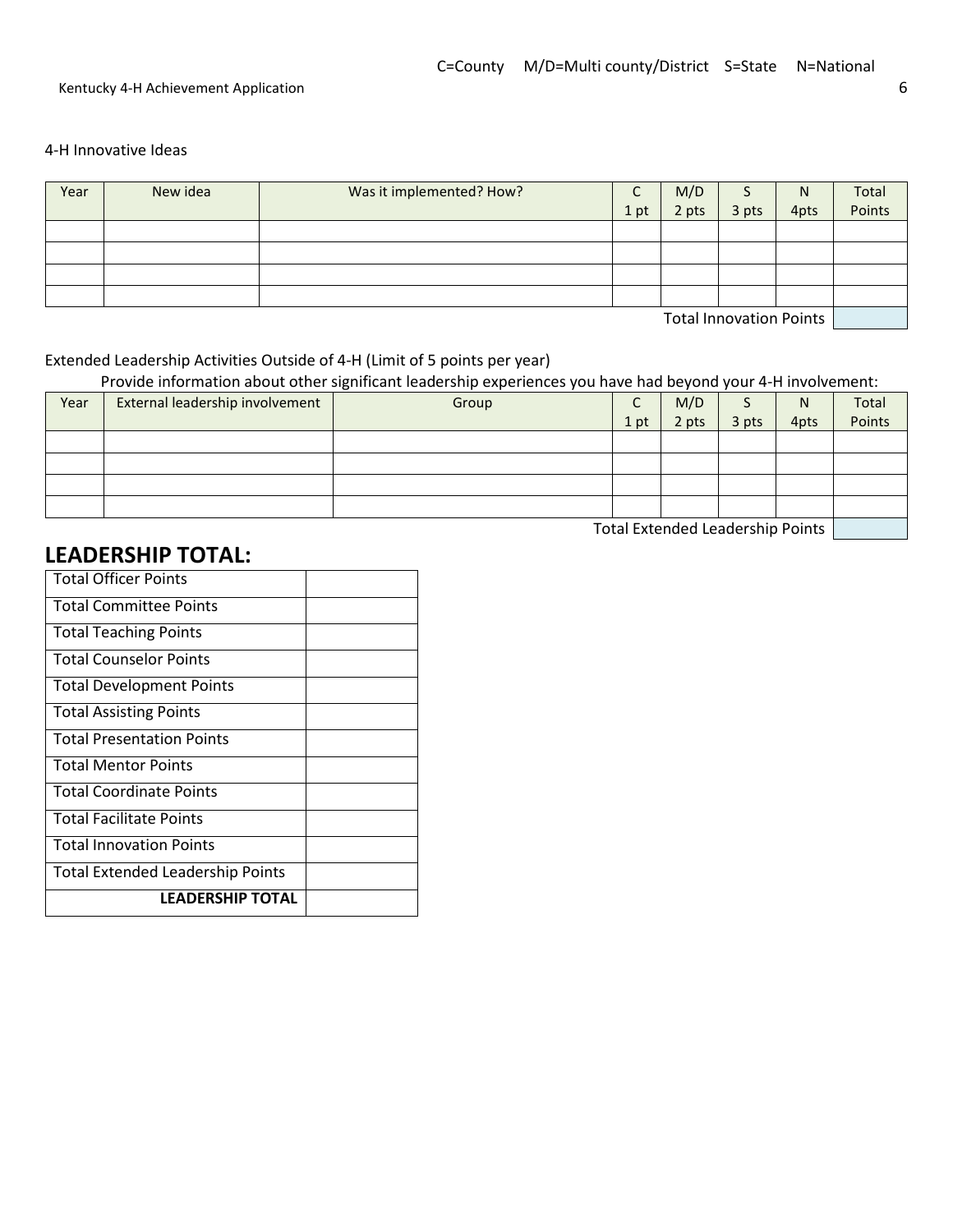## **CITIZENSHIP**

Visit a state/national Capitol

|      | Capital | Skill/ knowledge gained | ֊    | M/D   |                                  | N    | Total  |
|------|---------|-------------------------|------|-------|----------------------------------|------|--------|
| Year |         |                         | 1 pt | 2 pts | 3 pts                            | 4pts | Points |
|      |         |                         |      |       |                                  |      |        |
|      |         |                         |      |       |                                  |      |        |
|      |         |                         |      |       |                                  |      |        |
|      |         |                         |      |       |                                  |      |        |
|      |         |                         |      |       | Total Capital Vicitation, Dointe |      |        |

Total Capitol Visitation Points

#### Tour Kentucky Courthouses and/or other Kentucky government buildings

| Year | County                                       | <b>Building toured</b> | Skill/knowledge learned | ֊    | M/D   |       | N    | Total  |  |  |
|------|----------------------------------------------|------------------------|-------------------------|------|-------|-------|------|--------|--|--|
|      |                                              |                        |                         | 1 pt | 2 pts | 3 pts | 4pts | Points |  |  |
|      |                                              |                        |                         |      |       |       |      |        |  |  |
|      |                                              |                        |                         |      |       |       |      |        |  |  |
|      |                                              |                        |                         |      |       |       |      |        |  |  |
|      |                                              |                        |                         |      |       |       |      |        |  |  |
|      | Tatal Caughause (Buildiage Meitetian, Bainte |                        |                         |      |       |       |      |        |  |  |

Total Courthouse/Buildings Visitation Points

#### Attend government/elected official meetings

| Year                 | County | <b>Function attended</b> | Skill/ knowledge learned | C<br>֊ | M/D   | د     | N    | Total  |
|----------------------|--------|--------------------------|--------------------------|--------|-------|-------|------|--------|
|                      |        |                          |                          | 1 pt   | 2 pts | 3 pts | 4pts | Points |
|                      |        |                          |                          |        |       |       |      |        |
|                      |        |                          |                          |        |       |       |      |        |
|                      |        |                          |                          |        |       |       |      |        |
|                      |        |                          |                          |        |       |       |      |        |
| Total Meeting Points |        |                          |                          |        |       |       |      |        |

#### Campaign for 4-H offices

| Year                         | Position<br>sought | Activities performed | Skill/ knowledge learned | ֊<br>1 pt | M/D<br>2 pts | 3 pts | N<br>4pts | Total<br>Points |
|------------------------------|--------------------|----------------------|--------------------------|-----------|--------------|-------|-----------|-----------------|
|                              |                    |                      |                          |           |              |       |           |                 |
|                              |                    |                      |                          |           |              |       |           |                 |
|                              |                    |                      |                          |           |              |       |           |                 |
|                              |                    |                      |                          |           |              |       |           |                 |
| <b>Total Campaign Points</b> |                    |                      |                          |           |              |       |           |                 |

Total Campaign Points [*Compaign*]

#### Visit historical landmarks in your community/state

| Year | County | Landmark toured | Skill/ knowledge learned | $\sqrt{ }$<br>֊ | M/D   |       | N     | Total  |
|------|--------|-----------------|--------------------------|-----------------|-------|-------|-------|--------|
|      |        |                 |                          | 1 pt            | 2 pts | 3 pts | 4pts  | Points |
|      |        |                 |                          |                 |       |       |       |        |
|      |        |                 |                          |                 |       |       |       |        |
|      |        |                 |                          |                 |       |       |       |        |
|      |        |                 |                          |                 |       |       |       |        |
|      |        |                 |                          | _ _ _ _         |       | .     | _ _ _ |        |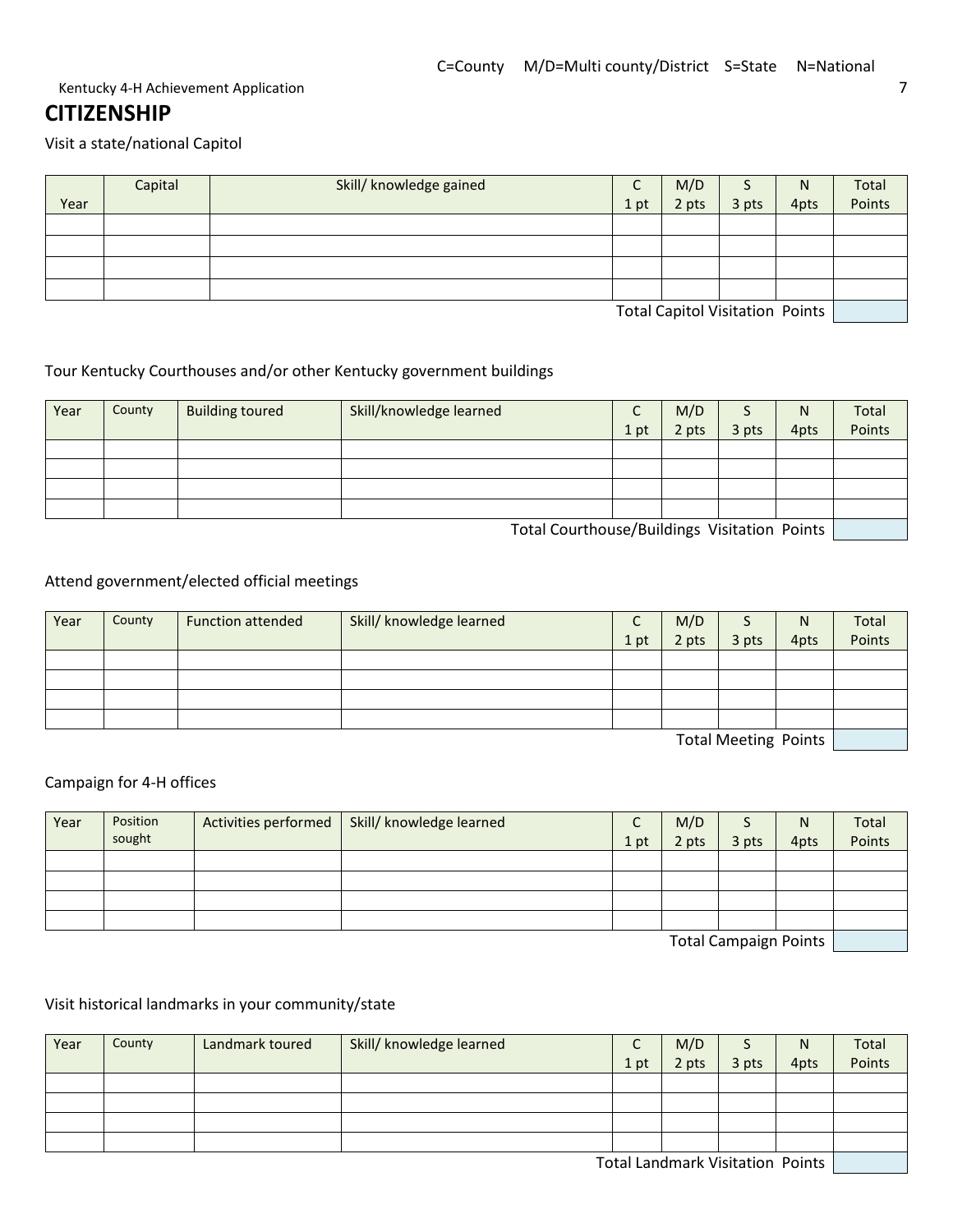4-H Innovative Ideas (ie. Create a scavenger hunt based on the historical sites visited; write a paragraph about a historical landmark for your Agent to publish in a newsletter, etc.)

| Year | County | Activity/au | Purpose/result | Skill/ knowledge gained | $\Gamma$<br>֊ | M/D   |       | N <sub>1</sub> | Total  |
|------|--------|-------------|----------------|-------------------------|---------------|-------|-------|----------------|--------|
|      |        | dience      |                |                         | 1 pt          | 2 pts | 3 pts | 4pts           | Points |
|      |        |             |                |                         |               |       |       |                |        |
|      |        |             |                |                         |               |       |       |                |        |
|      |        |             |                |                         |               |       |       |                |        |
|      |        |             |                |                         |               |       |       |                |        |

Total Innovative Citizenship Points

Extended Citizenship Activities Outside of 4-H (Limit of 5 points per year) Provide information about other significant citizenship experiences you have had beyond your 4-H involvement:

| Year                               | External citizenship<br>activity | Significance | Skill/ knowledge learned | 1 pt | M/D<br>2 pts | 3 pts | N<br>4pts | Total<br>Points |
|------------------------------------|----------------------------------|--------------|--------------------------|------|--------------|-------|-----------|-----------------|
|                                    |                                  |              |                          |      |              |       |           |                 |
|                                    |                                  |              |                          |      |              |       |           |                 |
|                                    |                                  |              |                          |      |              |       |           |                 |
|                                    |                                  |              |                          |      |              |       |           |                 |
| Takel Futural al-Okiazzaldu Dainka |                                  |              |                          |      |              |       |           |                 |

Total Extended Citizenship Points

#### **CITIZENSHIP TOTAL**

| <b>Total Capitol Visitation Points</b>   |  |
|------------------------------------------|--|
| <b>Total Meeting Points</b>              |  |
| <b>Total Campaign Points</b>             |  |
| <b>Total Landmark Visitation Points</b>  |  |
| Total Innovative Citizenship Points      |  |
| <b>Total Extended Citizenship Points</b> |  |
| <b>CITIZENSHIP TOTAL</b>                 |  |

## **COMMUNICATION/MARKETING**

4-H Communication Contest (ie. Talks, Demonstrations, etc.)

| Year | Type of<br>Contest | Skill/ knowledge learned | 1 pt | M/D<br>2 pts | 3 pts | N<br>4pts | Total<br>Points |
|------|--------------------|--------------------------|------|--------------|-------|-----------|-----------------|
|      |                    |                          |      |              |       |           |                 |
|      |                    |                          |      |              |       |           |                 |
|      |                    |                          |      |              |       |           |                 |
|      |                    |                          |      |              |       |           |                 |

Total Communication Contest Points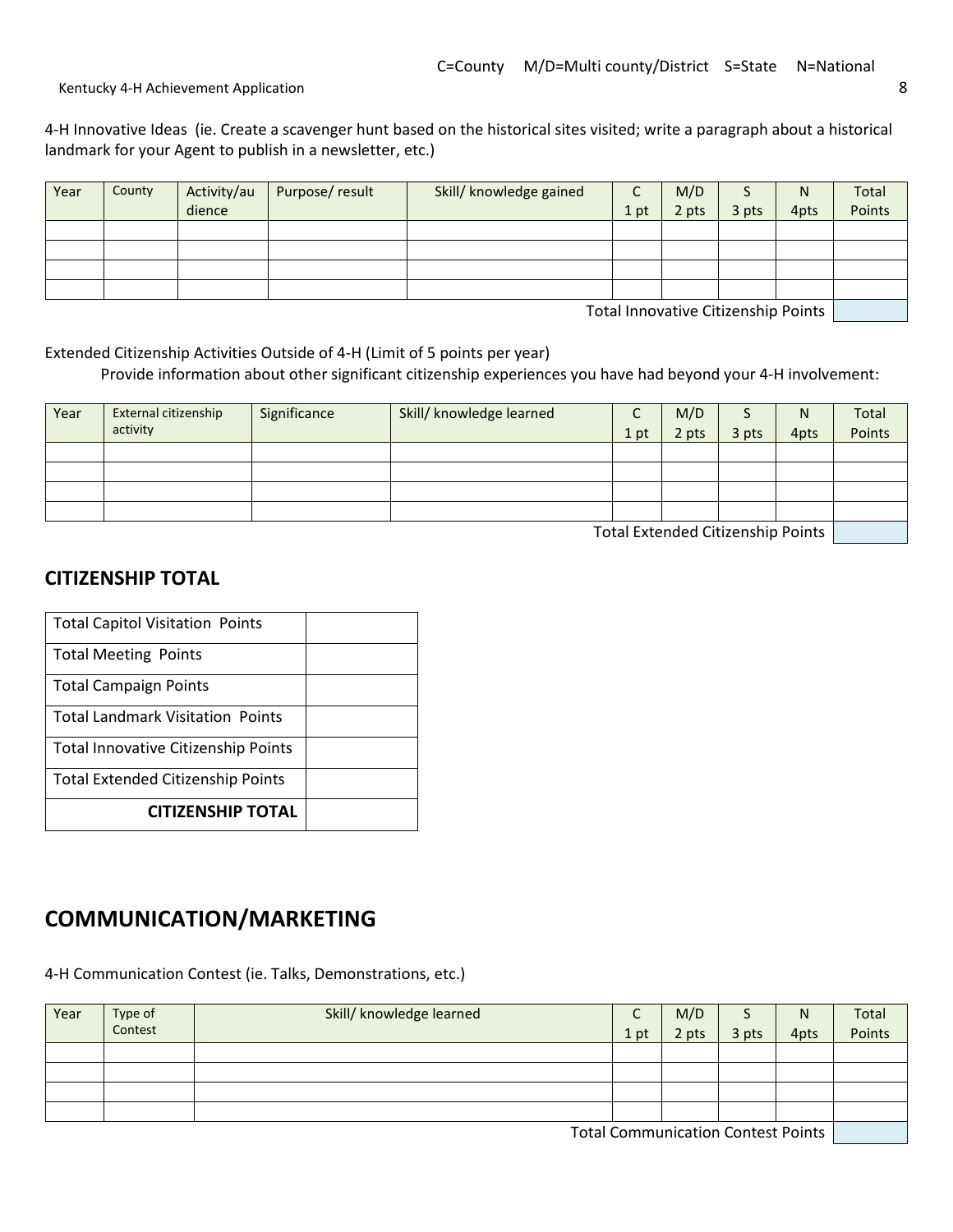Kentucky 4-H Achievement Application 60 and 200 and 200 and 200 and 200 and 200 and 200 and 200 and 200 and 20

4-H Radio/Television (Appearance, Public Service Announcements, Commercials)

| Year | Type of<br>communication | Audience | Skill/ knowledge learned | 1 pt | M/D<br>2 pts | ت<br>3 pts | N<br>4pts | Total<br>Points |
|------|--------------------------|----------|--------------------------|------|--------------|------------|-----------|-----------------|
|      |                          |          |                          |      |              |            |           |                 |
|      |                          |          |                          |      |              |            |           |                 |
|      |                          |          |                          |      |              |            |           |                 |
|      |                          |          |                          |      |              |            |           |                 |

Total Radio/Television Points

Print Communication (Brochures, Newsletters, Displays)

| Year | Type of<br>communication | Audience | Skill/ knowledge learned | 1 pt | M/D<br>2 pts | 3 pts                                                                                                                                                                                                                           | N<br>4pts | Total<br>Points |
|------|--------------------------|----------|--------------------------|------|--------------|---------------------------------------------------------------------------------------------------------------------------------------------------------------------------------------------------------------------------------|-----------|-----------------|
|      |                          |          |                          |      |              |                                                                                                                                                                                                                                 |           |                 |
|      |                          |          |                          |      |              |                                                                                                                                                                                                                                 |           |                 |
|      |                          |          |                          |      |              |                                                                                                                                                                                                                                 |           |                 |
|      |                          |          |                          |      |              |                                                                                                                                                                                                                                 |           |                 |
|      |                          |          |                          |      |              | $\tau$ . In the contract of the contract of the contract of the contract of the contract of the contract of the contract of the contract of the contract of the contract of the contract of the contract of the contract of the |           |                 |

Total Print Communication Points

#### 4-H Digital Media/Online Communication (Video, Web Mastering)

| Year | Type of       | Audience | Skill/ knowledge learned | r<br>∼ | M/D   |                                  | N    | Total  |
|------|---------------|----------|--------------------------|--------|-------|----------------------------------|------|--------|
|      | communication |          |                          | 1 pt   | 2 pts | 3 pts                            | 4pts | Points |
|      |               |          |                          |        |       |                                  |      |        |
|      |               |          |                          |        |       |                                  |      |        |
|      |               |          |                          |        |       |                                  |      |        |
|      |               |          |                          |        |       |                                  |      |        |
|      |               |          |                          |        |       | $-$ . International state $\sim$ |      |        |

Total Digital Media Points

#### 4-H Public Presentations (Lectures, Master of Ceremonies, Informative Talk, 4-H Promotion)

| Year | Type of       | Audience | Skill/ knowledge learned | C    | M/D   |                                                  | N    | Total  |
|------|---------------|----------|--------------------------|------|-------|--------------------------------------------------|------|--------|
|      | communication |          |                          | 1 pt | 2 pts | 3 pts                                            | 4pts | Points |
|      |               |          |                          |      |       |                                                  |      |        |
|      |               |          |                          |      |       |                                                  |      |        |
|      |               |          |                          |      |       |                                                  |      |        |
|      |               |          |                          |      |       |                                                  |      |        |
|      |               |          |                          |      |       | $\pm$ . In the contract of the contract of $\pm$ |      |        |

Total Presentation Points

#### 4-H Recruit new member that joins a club

| Year | Type of recruitment | Audience | Skill/ knowledge learned | $\mathsf{C}$ | M/D   |                                                                                                                                                                                                                                | N    | Total  |
|------|---------------------|----------|--------------------------|--------------|-------|--------------------------------------------------------------------------------------------------------------------------------------------------------------------------------------------------------------------------------|------|--------|
|      |                     |          |                          | 1 pt         | 2 pts | 3 pts                                                                                                                                                                                                                          | 4pts | Points |
|      |                     |          |                          |              |       |                                                                                                                                                                                                                                |      |        |
|      |                     |          |                          |              |       |                                                                                                                                                                                                                                |      |        |
|      |                     |          |                          |              |       |                                                                                                                                                                                                                                |      |        |
|      |                     |          |                          |              |       |                                                                                                                                                                                                                                |      |        |
|      |                     |          |                          |              |       | The contract of the contract of the contract of the contract of the contract of the contract of the contract of the contract of the contract of the contract of the contract of the contract of the contract of the contract o |      |        |

Total Recruitment Points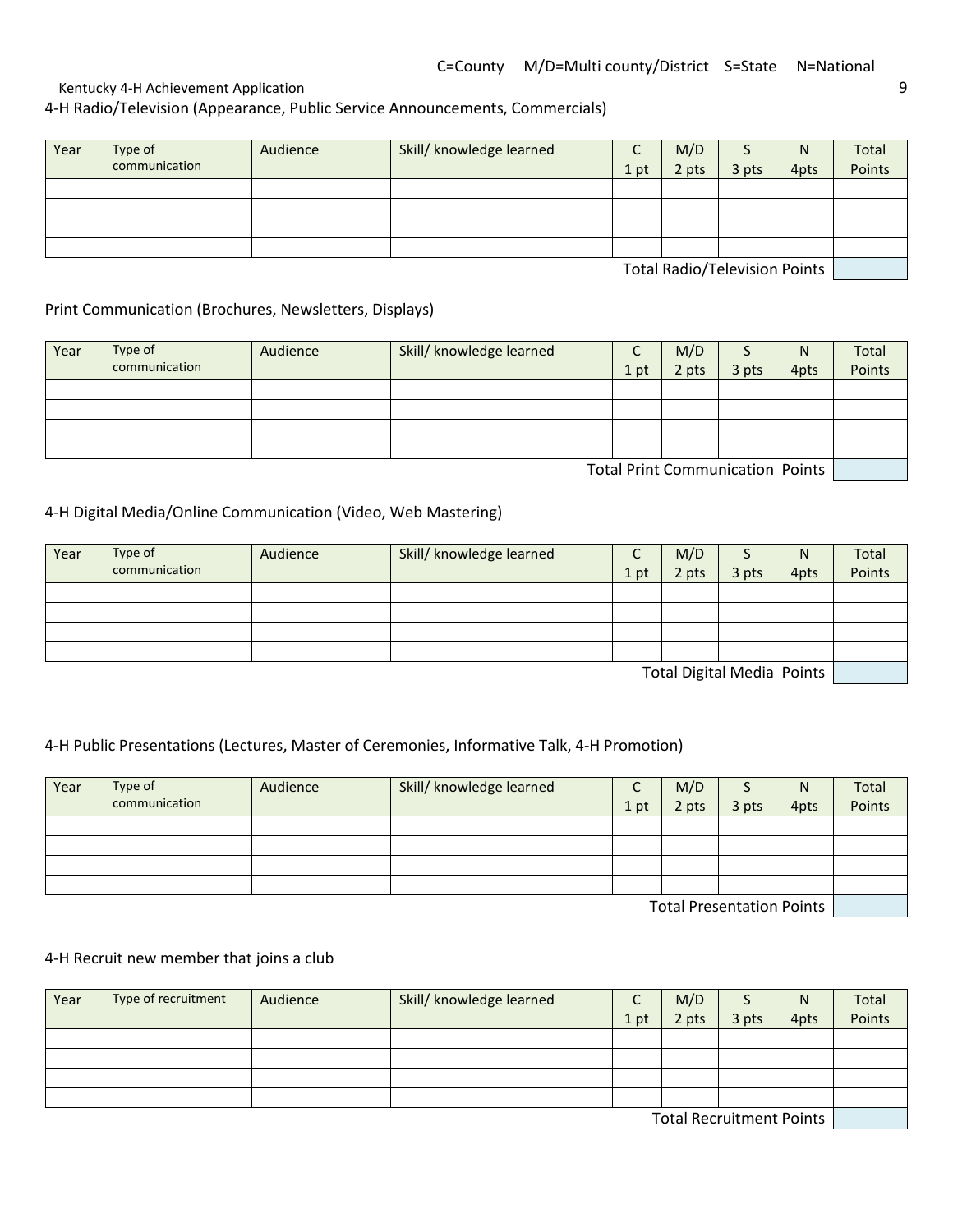#### Kentucky 4-H Achievement Application 10 4-H Innovative Ideas

| Year | Explain Idea | Audience | Skill/ knowledge learned | ֊    | M/D   | ر     | N    | Total  |
|------|--------------|----------|--------------------------|------|-------|-------|------|--------|
|      |              |          |                          | 1 pt | 2 pts | 3 pts | 4pts | Points |
|      |              |          |                          |      |       |       |      |        |
|      |              |          |                          |      |       |       |      |        |
|      |              |          |                          |      |       |       |      |        |
|      |              |          |                          |      |       |       |      |        |

Total Innovative Points

Extended Communication/Marketing Activities Outside of 4-H (Limit of 5 points per year)

Provide information about other significant communication experiences you have had beyond your 4-H involvement:

| Year | Type of External<br>communication | Audience | Skill/ knowledge learned                                                                                                                                                                                                      | 1 pt | M/D<br>2 pts | 3 pts | N<br>4pts | Total<br>Points |
|------|-----------------------------------|----------|-------------------------------------------------------------------------------------------------------------------------------------------------------------------------------------------------------------------------------|------|--------------|-------|-----------|-----------------|
|      |                                   |          |                                                                                                                                                                                                                               |      |              |       |           |                 |
|      |                                   |          |                                                                                                                                                                                                                               |      |              |       |           |                 |
|      |                                   |          |                                                                                                                                                                                                                               |      |              |       |           |                 |
|      |                                   |          |                                                                                                                                                                                                                               |      |              |       |           |                 |
|      |                                   |          | the contract of the state of the contract and the contract of the contract of the contract of the contract of the contract of the contract of the contract of the contract of the contract of the contract of the contract of |      |              |       |           |                 |

Total Extended Communication Points

## **COMMUNICATION/MARKETING TOTAL**

| <b>Total Communication Contest Points</b>  |  |
|--------------------------------------------|--|
| <b>Total Radio/Television Points</b>       |  |
| <b>Total Print Communication Points</b>    |  |
| <b>Total Digital Media Points</b>          |  |
| <b>Total Presentation Points</b>           |  |
| <b>Total Recruitment Points</b>            |  |
| <b>Total Innovative Points</b>             |  |
| <b>Total Extended Communication Points</b> |  |
| <b>COMMUNICATIONS/MARKETING TOTAL</b>      |  |

## **COMMUNITY SERVICE**

Conduct a 4-H Community Service Project (ie recycling, beautification)

| Year | Type of service project | Your role | Skill/ knowledge learned | ֊    | M/D                                 |       | N    | Total  |
|------|-------------------------|-----------|--------------------------|------|-------------------------------------|-------|------|--------|
|      |                         |           |                          | 1 pt | 2 pts                               | 3 pts | 4pts | Points |
|      |                         |           |                          |      |                                     |       |      |        |
|      |                         |           |                          |      |                                     |       |      |        |
|      |                         |           |                          |      |                                     |       |      |        |
|      |                         |           |                          |      |                                     |       |      |        |
|      |                         |           |                          |      | Tatal Canana: in the Campian Dainte |       |      |        |

Total Community Service Points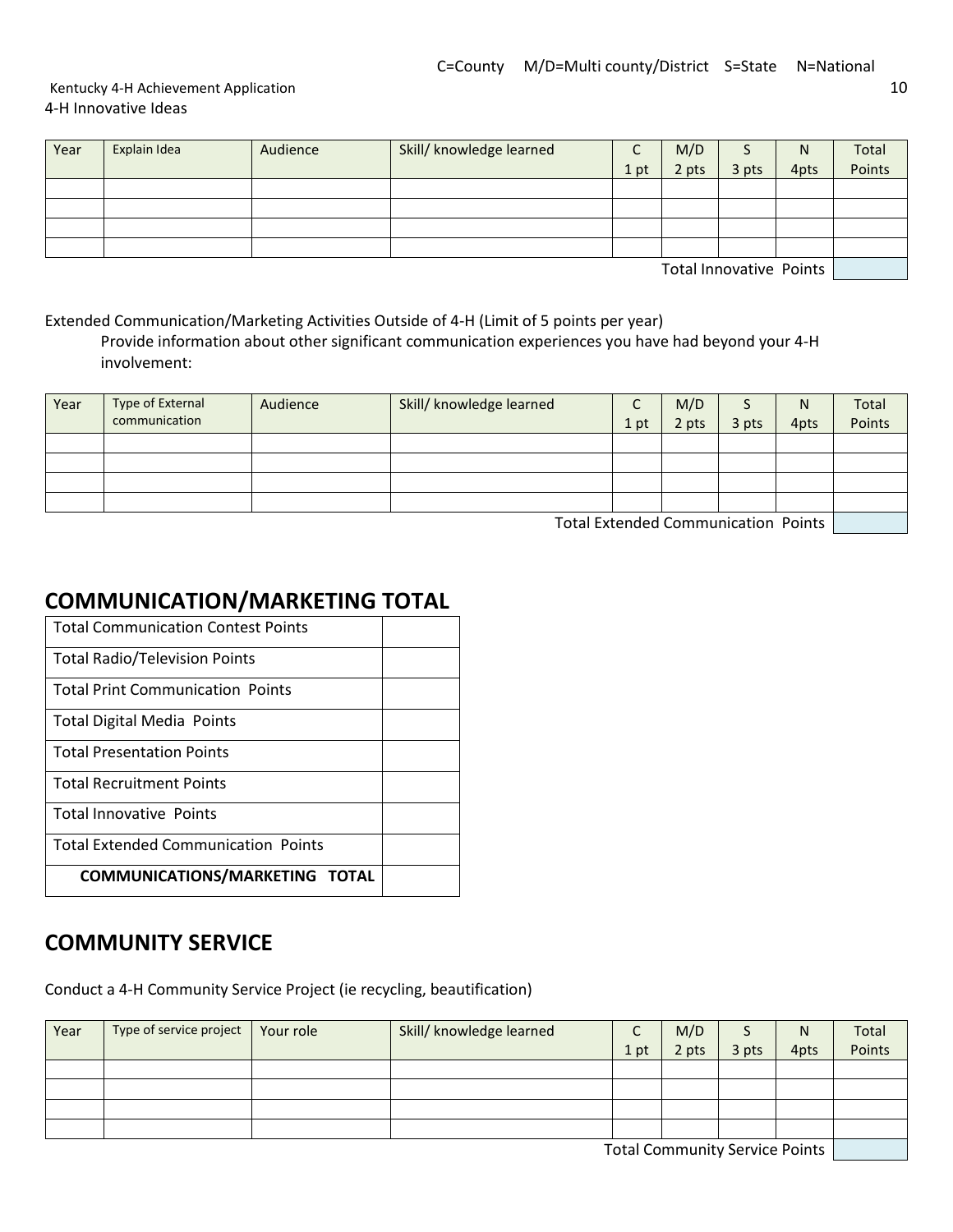#### Kentucky 4-H Achievement Application 11 Job Shadowing

| Year | Type of job shadowed | Your role | Skill/knowledge learned | ⌒<br>֊ | M/D   | ر     | N                                                                                                              | Total  |
|------|----------------------|-----------|-------------------------|--------|-------|-------|----------------------------------------------------------------------------------------------------------------|--------|
|      |                      |           |                         | 1 pt   | 2 pts | 3 pts | 4pts                                                                                                           | Points |
|      |                      |           |                         |        |       |       |                                                                                                                |        |
|      |                      |           |                         |        |       |       |                                                                                                                |        |
|      |                      |           |                         |        |       |       |                                                                                                                |        |
|      |                      |           |                         |        |       |       |                                                                                                                |        |
|      |                      |           |                         |        |       |       | the contract of the state of the state of the state of the state of the state of the state of the state of the |        |

Total Job Shadowing Points

#### Generate Funds/Donation for 4-H (Prior approval by Agent required)

| Year | Type of    | Audience | Your role | Skill/knowledge gained |      | M/D   | د                                                                                                             | N    | Total  |
|------|------------|----------|-----------|------------------------|------|-------|---------------------------------------------------------------------------------------------------------------|------|--------|
|      | fundraiser |          |           |                        | 1 pt | 2 pts | 3 pts                                                                                                         | 4pts | Points |
|      |            |          |           |                        |      |       |                                                                                                               |      |        |
|      |            |          |           |                        |      |       |                                                                                                               |      |        |
|      |            |          |           |                        |      |       |                                                                                                               |      |        |
|      |            |          |           |                        |      |       |                                                                                                               |      |        |
|      |            |          |           |                        |      |       | the contract of the contract and contract the contract of the contract of the contract of the contract of the |      |        |

Total Fundraising Points

Volunteer Service for the Betterment of my Community

C=County M/D=Multi county/District S=State N=National

| Year | Type of<br>project | Audience | Your role | Skill/knowledge gained | $\sqrt{ }$<br>1 pt | M/D<br>2 pts | 3 pts | N<br>4pts | Total<br>Points |
|------|--------------------|----------|-----------|------------------------|--------------------|--------------|-------|-----------|-----------------|
|      |                    |          |           |                        |                    |              |       |           |                 |
|      |                    |          |           |                        |                    |              |       |           |                 |
|      |                    |          |           |                        |                    |              |       |           |                 |
|      |                    |          |           |                        |                    |              |       |           |                 |

Total Volunteer Service Points

Innovative Ideas in Community Service

| Year | Explain Idea | Audience | Skill/ knowledge learned | C<br>֊ | M/D   |       | N    | Total  |
|------|--------------|----------|--------------------------|--------|-------|-------|------|--------|
|      |              |          |                          | 1 pt   | 2 pts | 3 pts | 4pts | Points |
|      |              |          |                          |        |       |       |      |        |
|      |              |          |                          |        |       |       |      |        |
|      |              |          |                          |        |       |       |      |        |
|      |              |          |                          |        |       |       |      |        |

Total Innovative Ideas Points | The Los

#### Extended Community Service Activities Outside of 4-H (Limit of 5 points per year)

Provide information about other significant community service experiences you have had beyond your 4-H involvement:

| Year | Type of external | Audience | Skill/ knowledge learned | ∽    | M/D                             |       | N    | Total  |
|------|------------------|----------|--------------------------|------|---------------------------------|-------|------|--------|
|      | service          |          |                          | 1 pt | 2 pts                           | 3 pts | 4pts | Points |
|      |                  |          |                          |      |                                 |       |      |        |
|      |                  |          |                          |      |                                 |       |      |        |
|      |                  |          |                          |      |                                 |       |      |        |
|      |                  |          |                          |      |                                 |       |      |        |
|      |                  |          |                          |      | Total Extended Community Doints |       |      |        |

Total Extended Community Points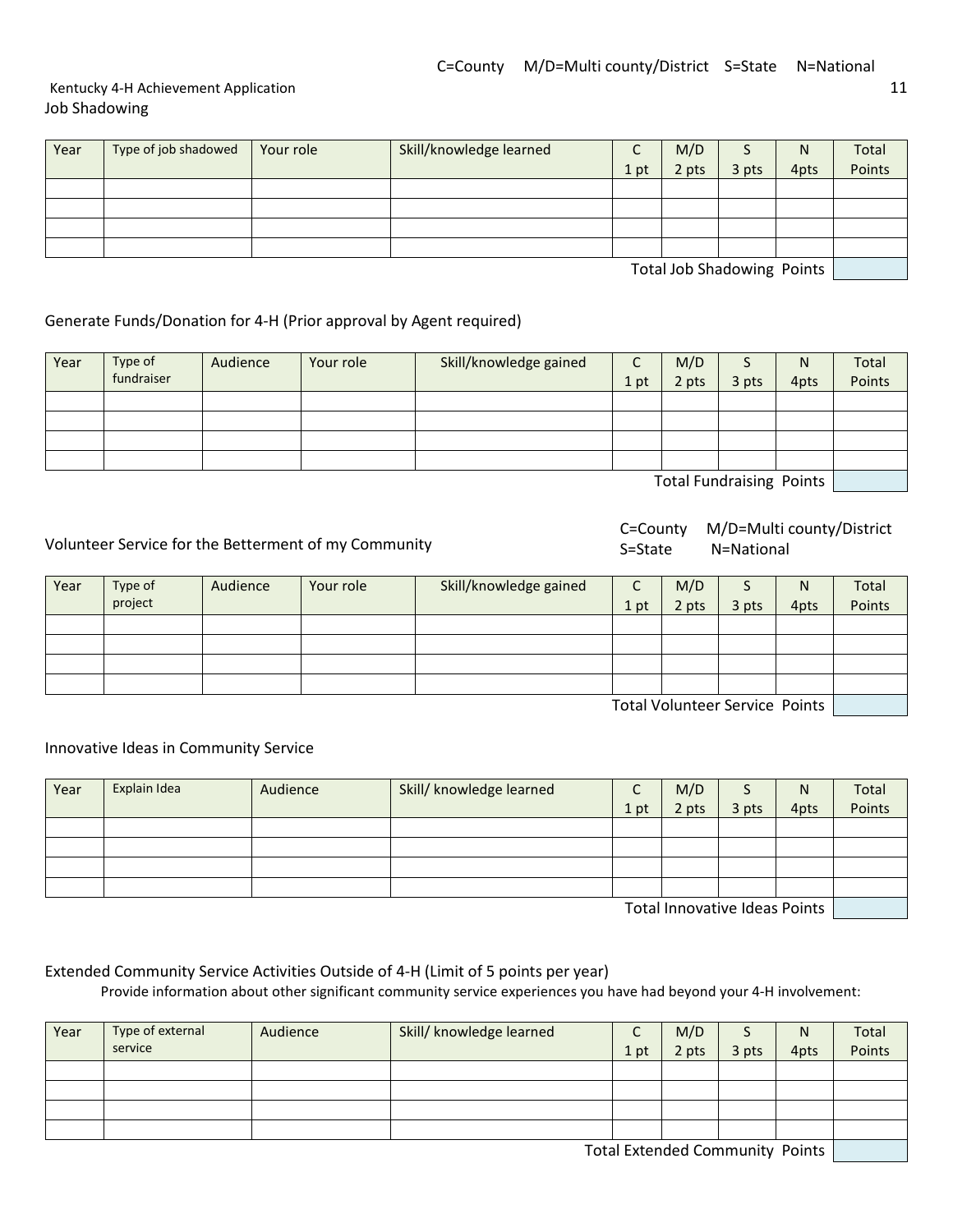## **COMMUNITY SERVICE TOTAL**

| <b>Total Community Service Points</b>  |  |
|----------------------------------------|--|
| <b>Total Job Shadowing Points</b>      |  |
| <b>Total Fundraising Points</b>        |  |
| <b>Total Volunteer Service Points</b>  |  |
| <b>Total Innovative Ideas Points</b>   |  |
| <b>Total Extended Community Points</b> |  |
| <b>COMMUNITY SERVICE TOTAL</b>         |  |

## **INVOLVEMENT/PARTICIPATION**

Participation in 4-H

- a. 4-H Conferences
- b. 4-H Trainings
- c. 4-H Workshops
- d. 4-H Events
- e. 4-H Skill-a-thons
- f. 4-H Activities
- g. 4-H Club Meetings
- h. 4-H Camps/Day camps
- i. 4-H Programs
- j. 4-H Shows
- k. 4-H Contests
- l. 4-H Tours
- m. 4-H Exchange Trips
- n. Record Book
- o. 4-H Field Trips
- p. 4-H Fair/4-H Rally Day
	- 1 point per division/ project area entered

| Year                              | Type of 4-H involvement | Item / activity | $\mathsf{C}$ | M/D   | $\mathsf{S}$ | ${\sf N}$ | Total  |
|-----------------------------------|-------------------------|-----------------|--------------|-------|--------------|-----------|--------|
|                                   |                         |                 | 1 pt         | 2 pts | 3 pts        | 4pts      | Points |
|                                   |                         |                 |              |       |              |           |        |
|                                   |                         |                 |              |       |              |           |        |
|                                   |                         |                 |              |       |              |           |        |
|                                   |                         |                 |              |       |              |           |        |
|                                   |                         |                 |              |       |              |           |        |
|                                   |                         |                 |              |       |              |           |        |
|                                   |                         |                 |              |       |              |           |        |
|                                   |                         |                 |              |       |              |           |        |
|                                   |                         |                 |              |       |              |           |        |
|                                   |                         |                 |              |       |              |           |        |
|                                   |                         |                 |              |       |              |           |        |
|                                   |                         |                 |              |       |              |           |        |
|                                   |                         |                 |              |       |              |           |        |
|                                   |                         |                 |              |       |              |           |        |
|                                   |                         |                 |              |       |              |           |        |
|                                   |                         |                 |              |       |              |           |        |
|                                   |                         |                 |              |       |              |           |        |
|                                   |                         |                 |              |       |              |           |        |
| <b>Total Participation Points</b> |                         |                 |              |       |              |           |        |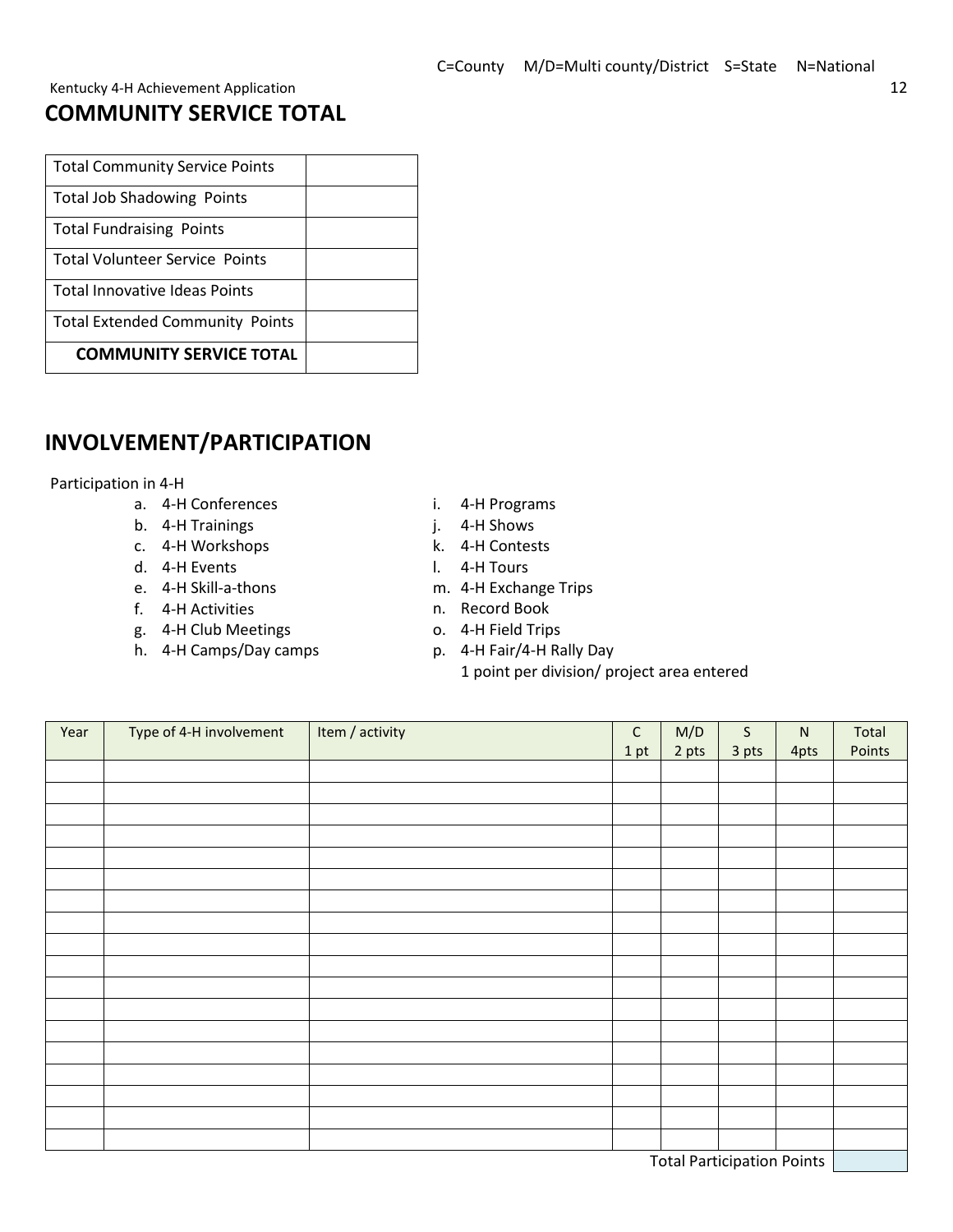Assists 4-H Agent

| Year | 4-H duties | 1 time or on-<br>going | Number of<br>participants | How was 4-H agent<br>helped? | 1 pt | M/D<br>2 pts | 3 pts | N<br>4pts | Total<br>Points |
|------|------------|------------------------|---------------------------|------------------------------|------|--------------|-------|-----------|-----------------|
|      |            |                        |                           |                              |      |              |       |           |                 |
|      |            |                        |                           |                              |      |              |       |           |                 |
|      |            |                        |                           |                              |      |              |       |           |                 |
|      |            |                        |                           |                              |      |              |       |           |                 |

Total Agent Assistance Points

#### Special 4-H Recognition/Awards

| Year | Type of 4-H recognition/ reward | Item / activity being recognized |      | M/D   |                          | N    | Total  |
|------|---------------------------------|----------------------------------|------|-------|--------------------------|------|--------|
|      |                                 |                                  | 1 pt | 2 pts | 3 pts                    | 4pts | Points |
|      |                                 |                                  |      |       |                          |      |        |
|      |                                 |                                  |      |       |                          |      |        |
|      |                                 |                                  |      |       |                          |      |        |
|      |                                 |                                  |      |       |                          |      |        |
|      |                                 |                                  |      |       | Tatal Docognition Doints |      |        |

Total Recognition Points

#### Participate in a new 4-H Project Area from previous year

| Year | 4-H project area | Type of participation | ╭<br>֊ | M/D   | э     | N    | Total  |
|------|------------------|-----------------------|--------|-------|-------|------|--------|
|      |                  |                       | 1 pt   | 2 pts | 3 pts | 4pts | Points |
|      |                  |                       |        |       |       |      |        |
|      |                  |                       |        |       |       |      |        |
|      |                  |                       |        |       |       |      |        |
|      |                  |                       |        |       |       |      |        |

Total New Project Area Points

#### 4-H Innovative Participation Ideas

| Year       | Explain Idea | Audience | Skill/ knowledge learned | C<br>֊ | M/D   |       | N    | Total  |
|------------|--------------|----------|--------------------------|--------|-------|-------|------|--------|
|            |              |          |                          | 1 pt   | 2 pts | 3 pts | 4pts | Points |
|            |              |          |                          |        |       |       |      |        |
|            |              |          |                          |        |       |       |      |        |
|            |              |          |                          |        |       |       |      |        |
|            |              |          |                          |        |       |       |      |        |
| _<br>_ _ _ |              |          |                          |        |       |       |      |        |

Total Innovative Ideas Points

Extended Participation Activities Outside of 4-H (Limit of 5 points per year) Provide information about other significant participation experiences you have had beyond your 4-H involvement:

| Year | Type of external<br>participation | Audience | Skill/ knowledge learned | J<br>1 pt | M/D<br>2 pts | 3 pts | $\mathsf{N}$<br>4pts | Total<br>Points |
|------|-----------------------------------|----------|--------------------------|-----------|--------------|-------|----------------------|-----------------|
|      |                                   |          |                          |           |              |       |                      |                 |
|      |                                   |          |                          |           |              |       |                      |                 |
|      |                                   |          |                          |           |              |       |                      |                 |
|      |                                   |          |                          |           |              |       |                      |                 |

Total Extended Participation Points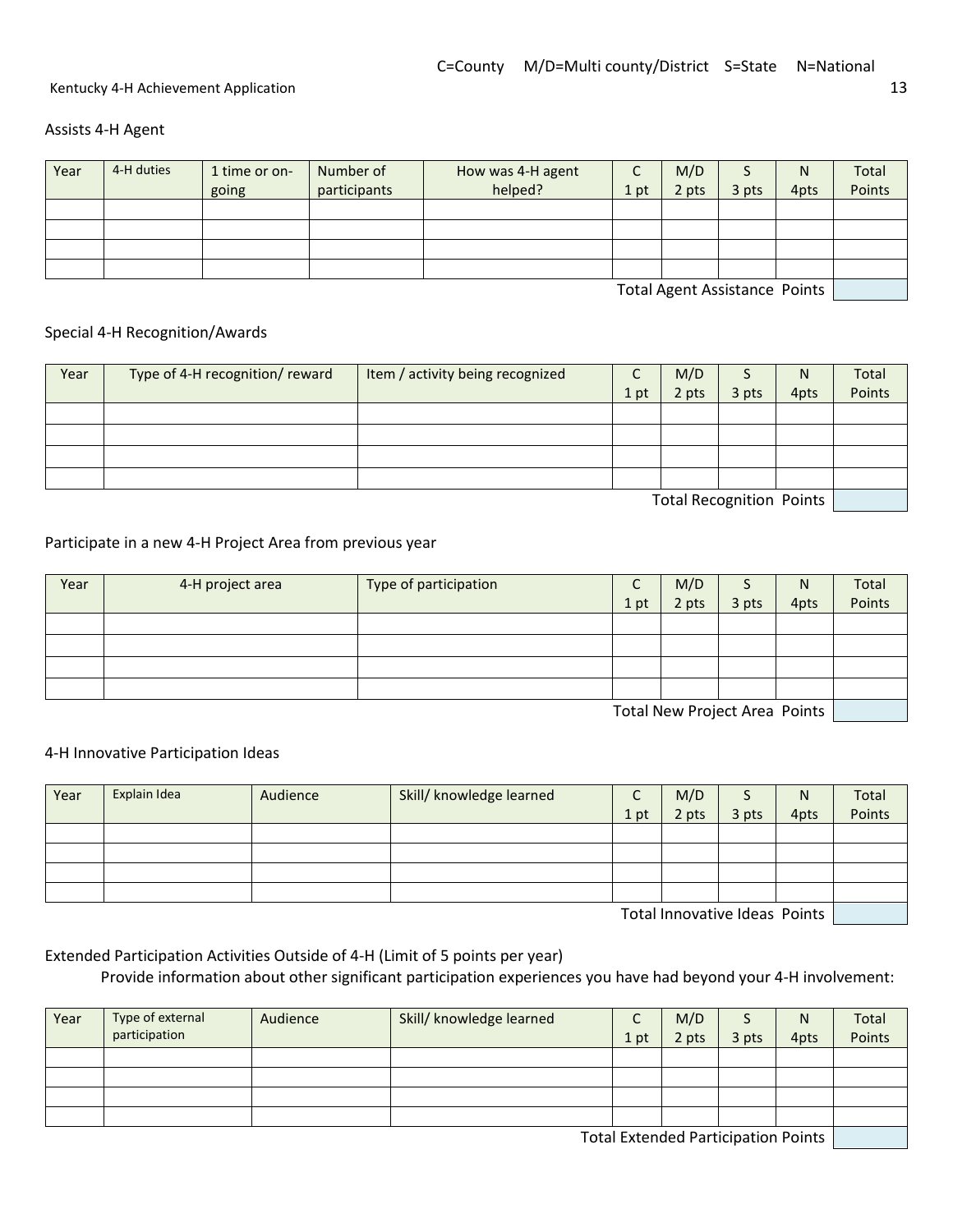#### **INVOLVEMENT/PARTICIPAITON TOTAL**

| <b>Total Participation Points</b>          |  |
|--------------------------------------------|--|
| <b>Total Agent Assistance Points</b>       |  |
| <b>Total Recognition Points</b>            |  |
| <b>Total New Project Area Points</b>       |  |
| Total Innovative Ideas Points              |  |
| <b>Total Extended Participation Points</b> |  |
| <b>INVOLVEMENT/PARTICIPAITON TOTAL</b>     |  |

#### **RUBRIC:**

County Multi-County/District State National 1 2 3 4 Clover Level 1: **25 points** Minimum points required to achieve Level 1: **25 points**

Clover Level 2: **50 points** Minimum points required to achieve Level 2: **50 points**

Clover Level 3: **100 points** Can apply for Bronze: Plus Personal Profile Minimum points required to achieve Level 3: **100 points**

Clover Level 4: **150 points** Can apply for Silver: Plus Personal Profile Minimum points required to achieve Level 4: **150 points**

Clover Level 5: **200 points** Can apply for Gold: Plus Personal Profile and Resume Minimum points required to achieve Level 5: **200 points**

Emerald Award: Top 10 Gold of current year – or – previous year Gold winner Gold requirements and Point Presentation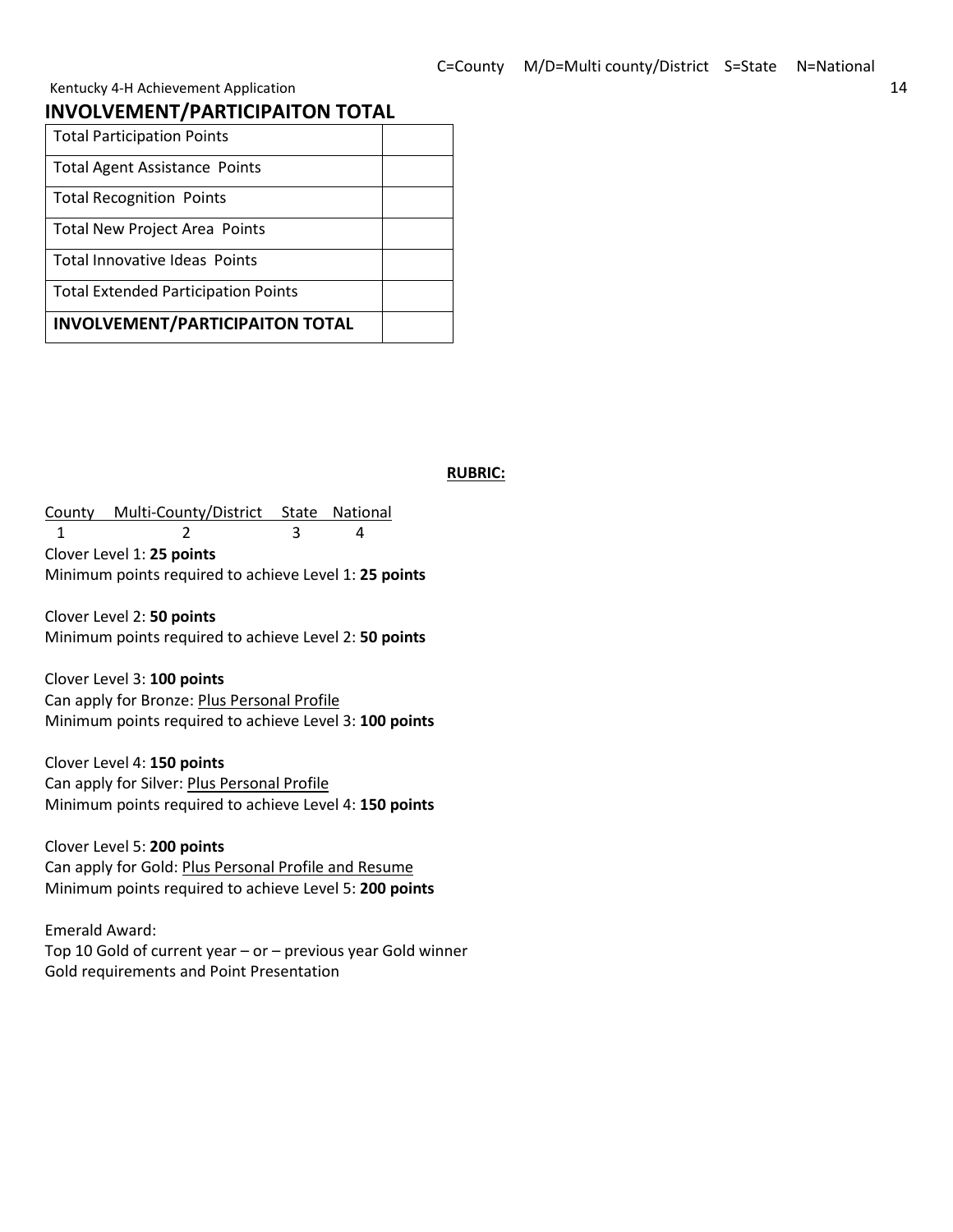## **4-H Gold Achievement Personal Profile**

### **My Feature Story**

(Use this space to tell about your most outstanding 4-H Experience)

## **How 4-H has Influenced My Life**

(Use this space to share how 4-H has influenced you)

## **My 4-H Honors/Awards**

(Use this space to tell about your most impressive honors/awards you have received in 4-H)

## **My Top 4-H Projects**

(Use this space to tell about your 4-H work in up to 5 project areas)

### **My Interests/Picture/...**

(You create the title above) (Use this space to share anything you would like…)

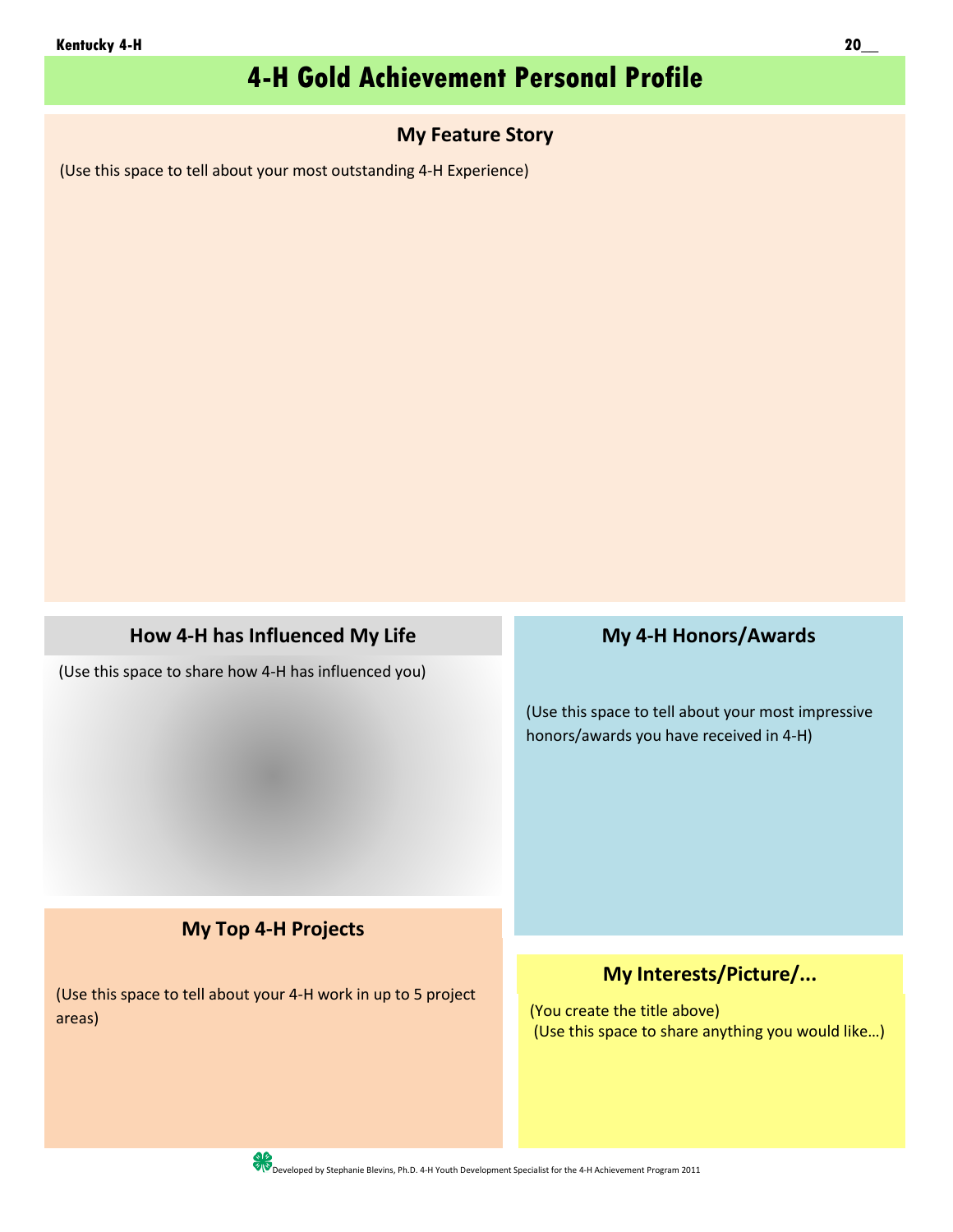## **4-H Gold Achievement Personal Profile**

Directions for completing the 4-H Bronze or Silver Achievement Personal Profile

- 1. Complete each section based on the heading
- 2. Change the year at the top of the page to reflect the current year
- 3. Delete all the words and clip art in the first box labeled "picture"
- 4. Replace the words and clip art in the "picture" box with a picture of yourself

What you **CAN** do to this page:

- 1. Add pictures, graphics, clip art, etc.
- 2. Change the 'fill shape' of the text boxes
- 3. Add text to the boxes to reflect your 4-H career
- 4. Personalize the "my interests/picture" box with information about you through text, a picture,….

What you **CAN NOT** do to this page:

- 1. Change the format of the page
- 2. Change the headings of each section
- 3. Change the size or shape of the text boxes
- 4. Use font smaller than 10 point in any section